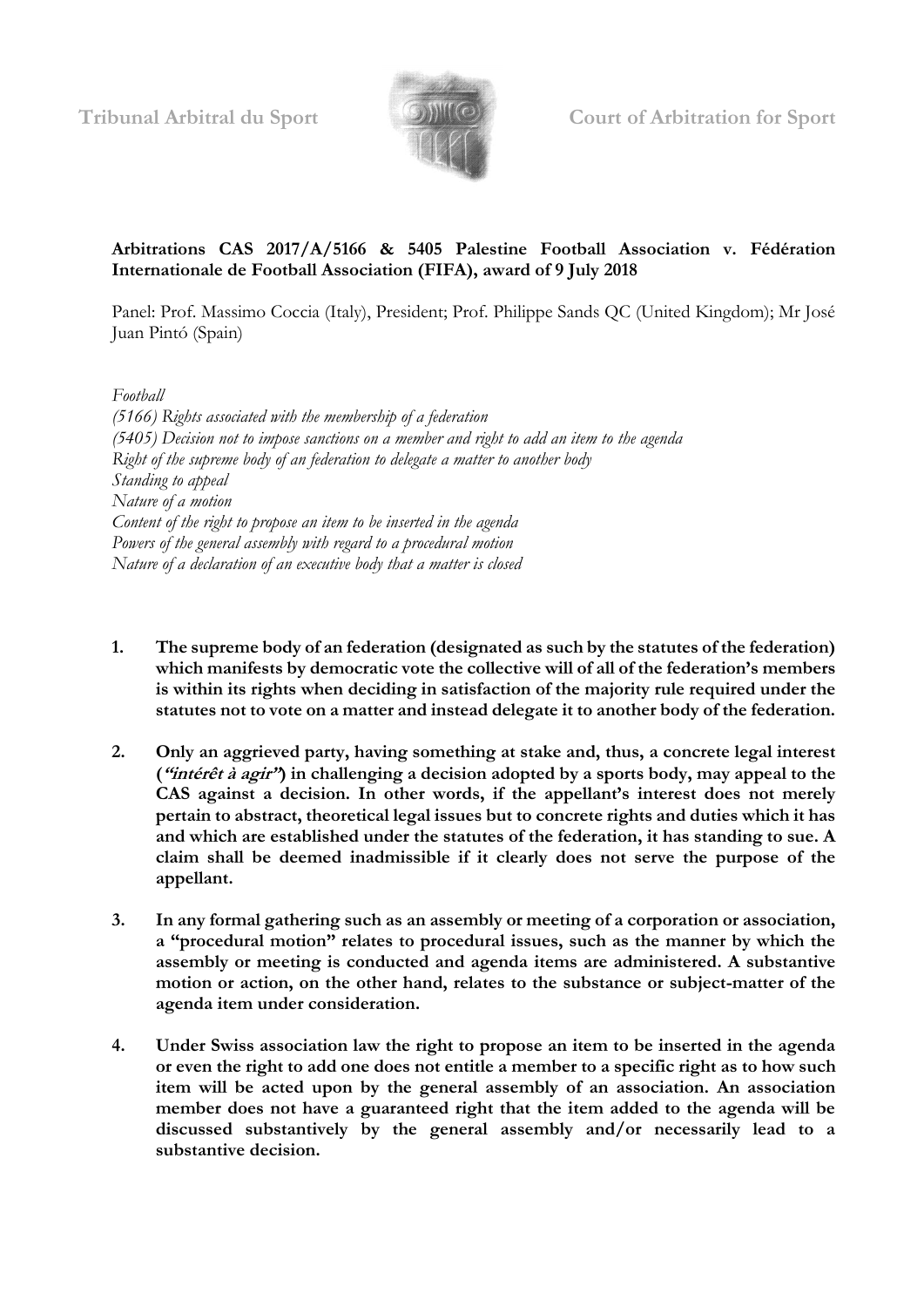- **5. Any general meeting of the members of an association has an inherent power to vote on a procedural motion and decide, for example, to postpone the voting on a given issue or to delegate the decision on a given issue to the executive body of the organization (unless this delegation is explicitly forbidden by the association's statutes).**
- **6. The declaration of an executive body that a matter is closed does qualify as an appealable decision, since declaring a matter closed (as far as the executive body is concerned) constitutes an actual ruling which – being effective until reversed or modified by the executive body itself – affects the legal situation of the addressee of the declaration, i.e. it contains an animus decidendi or intent of the executive body to decide on the matter.**

## **I. INTRODUCTION**

- 1. The Palestine Football Association (hereinafter also referred to as the "PFA" or the "Appellant") brings two separate appeals against decisions of the Fédération Internationale de Football Association (hereinafter "FIFA" or the "Respondent"). The first appeal, docketed as CAS 2017/A/5166, is against the FIFA Congress' decision of 11 May 2017 to (i) not vote on the proposal submitted by the PFA that the FIFA Congress officially recognize all of its membership rights listed in the FIFA Statutes (hereinafter the "PFA's proposal"), and (ii) give the FIFA Council until its meeting in October 2017 to decide that matter (hereinafter the "First Appealed Decision"). The second appeal, docketed as CAS 2017/A/5405, is against the subsequent FIFA Council's decision of 27 October 2017 in Calcutta, India to (i) refrain from imposing (or requesting any other FIFA body from imposing) any sanctions or other measures on either the Israel Football Association (hereinafter the "IFA") or the PFA, and (ii) declare the matter closed and not subject to any further discussion until the legal and/or *de facto* framework has changed in the Israel-Palestine public international law matter (hereinafter the "Second Appealed Decision").
- 2. As the PFA and FIFA (hereinafter indicated jointly as the "Parties") agreed, the Panel shall deal with the separate appeals in a single award for the sake of procedural economy.

#### **II. PARTIES**

- 3. The Appellant, the Palestine Football Association, headquartered in Ramallah, is the football governing body of Palestine and a member of FIFA since 1998.
- 4. The Respondent, FIFA, headquartered in Zurich, is the international governing body of football at worldwide level.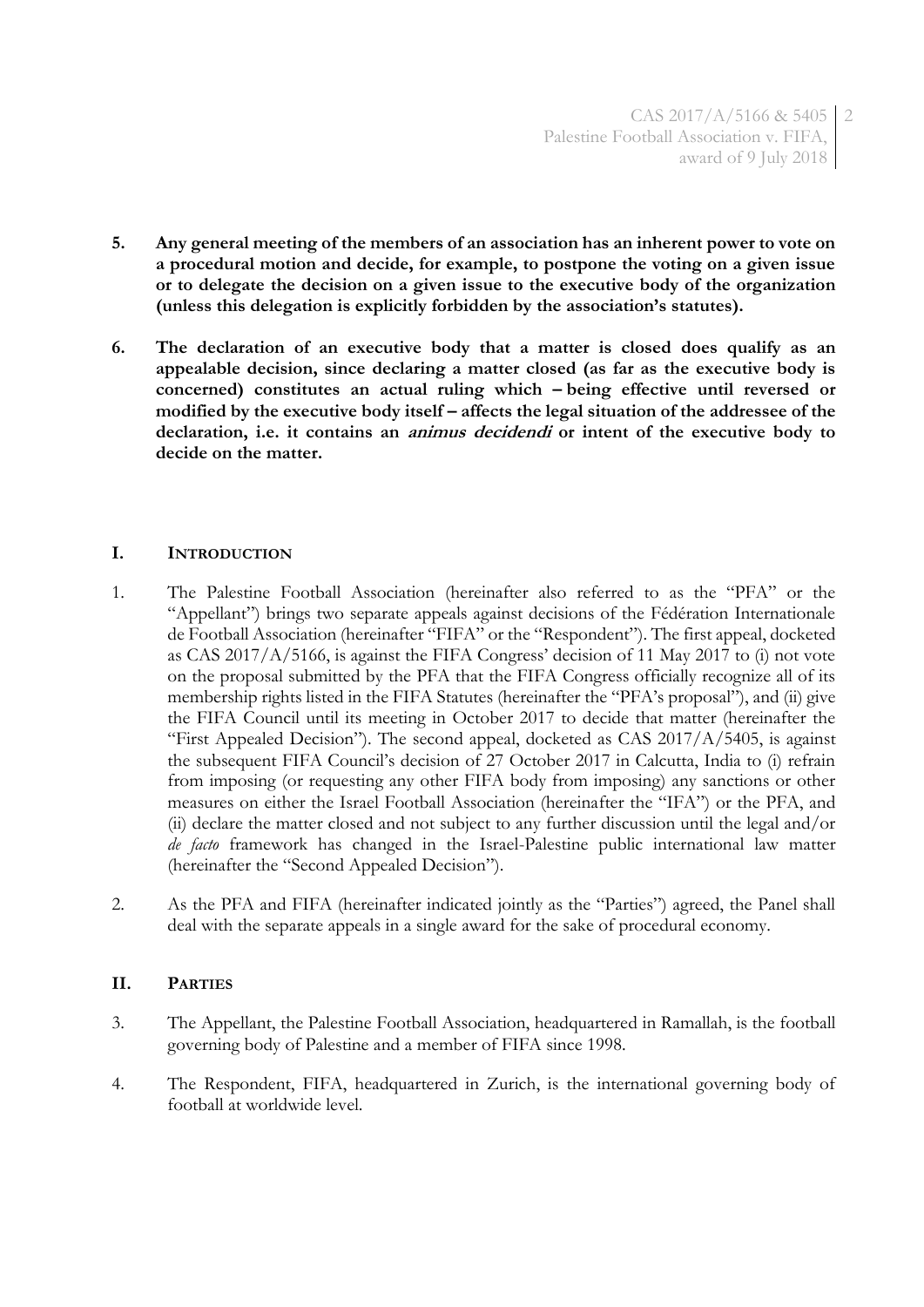CAS 2017/A/5166 & 5405 3 Palestine Football Association v. FIFA, award of 9 July 2018

#### **III. FACTUAL BACKGROUND**

- 5. Below is a summary of the relevant facts and allegations based on the Parties' written submissions, oral pleadings and evidence adduced. Additional facts and allegations found in the Parties' written submissions, oral pleadings and evidence may be set out, where relevant, in connection with the legal discussion that follows. While the Panel has considered all the facts, allegations, legal arguments and evidence submitted by the Parties in the present proceedings, it refers in its Award only to the submissions and evidence it considers necessary to explain its reasoning.
- 6. At the  $65<sup>th</sup>$  FIFA Congress of 28-29 May 2015 in Zurich, the members of FIFA voted to create the FIFA Monitoring Committee Israel-Palestine (hereinafter the "Monitoring Committee") to monitor the situation and seek a resolution of certain issues between the IFA and PFA, among them: (i) the "Territory Obstruction Issue", i.e. the movement of Palestinian football players, officials and equipment within, into and out of territories defined by several United Nations resolutions as "Occupied Territories", and (ii) the "Israeli Clubs Issue", i.e. the jurisdiction over five (later become six) Israeli amateur clubs located in Israeli settlements within the Occupied Territories and playing in IFA-sanctioned championships. Accordingly, FIFA went on to establish the Monitoring Committee (a tripartite working group composed by a FIFA representative as chair, Mr. Tokyo Sexwale, and by delegates of the IFA and the  $PFA$ ) and then extended its mandate at the 66<sup>th</sup> FIFA Congress of 12-13 May 2016 in Mexico City.
- 7. On 5 January 2017, the PFA wrote to the FIFA Council to place *"an item on the table of the [upcoming FIFA] Council's meeting … to take a decision on the different matters approved in the 65th Congress including the situation of the six Israeli clubs playing in the territory of the Palestinian Occupied State"*.
- 8. On 10 January 2017, a FIFA Council meeting took place in Zurich at FIFA headquarters. At this meeting, Mr. Sexwale provided an update on the IFA-PFA situation. He reported that the Monitoring Committee had made no progress on the Israeli Clubs Issue and told the FIFA members that he would present his final report to the Monitoring Committee at a meeting in February, at which point there would be one last attempt to have the IFA and PFA resolve the matter, failing which he would present the report, together with its recommendation, to the FIFA leadership for a decision.
- <span id="page-2-0"></span>9. On 10 March 2017, in view of the upcoming  $67<sup>th</sup>$  FIFA Congress scheduled for 10 and 11 May 2017 in Manama (Bahrain), the PFA submitted, pursuant to Article 28.1 of the FIFA Statutes, a *"proposal to be voted by the Congress in order to recognise the PFA's entitlement to all its right as described in Article 13 of FIFA Statutes"*. In the explanation of the proposal, the PFA stated *inter alia* that the Israeli Clubs Issue remained unresolved and, due to the lack of improvement, it was appropriate to request the upcoming FIFA Congress to: *"Officially recognise PFA's rights as FIFA Member to run its football activities in accordance with the rules established in article 72.2 of FIFA Statutes as well as under the principle assumed by FIFA in the articles 3 and 4 of its Statutes to request the FIFA Council to propose and/or adopt disciplinary measures – as described in articles 16 and/or 17 of*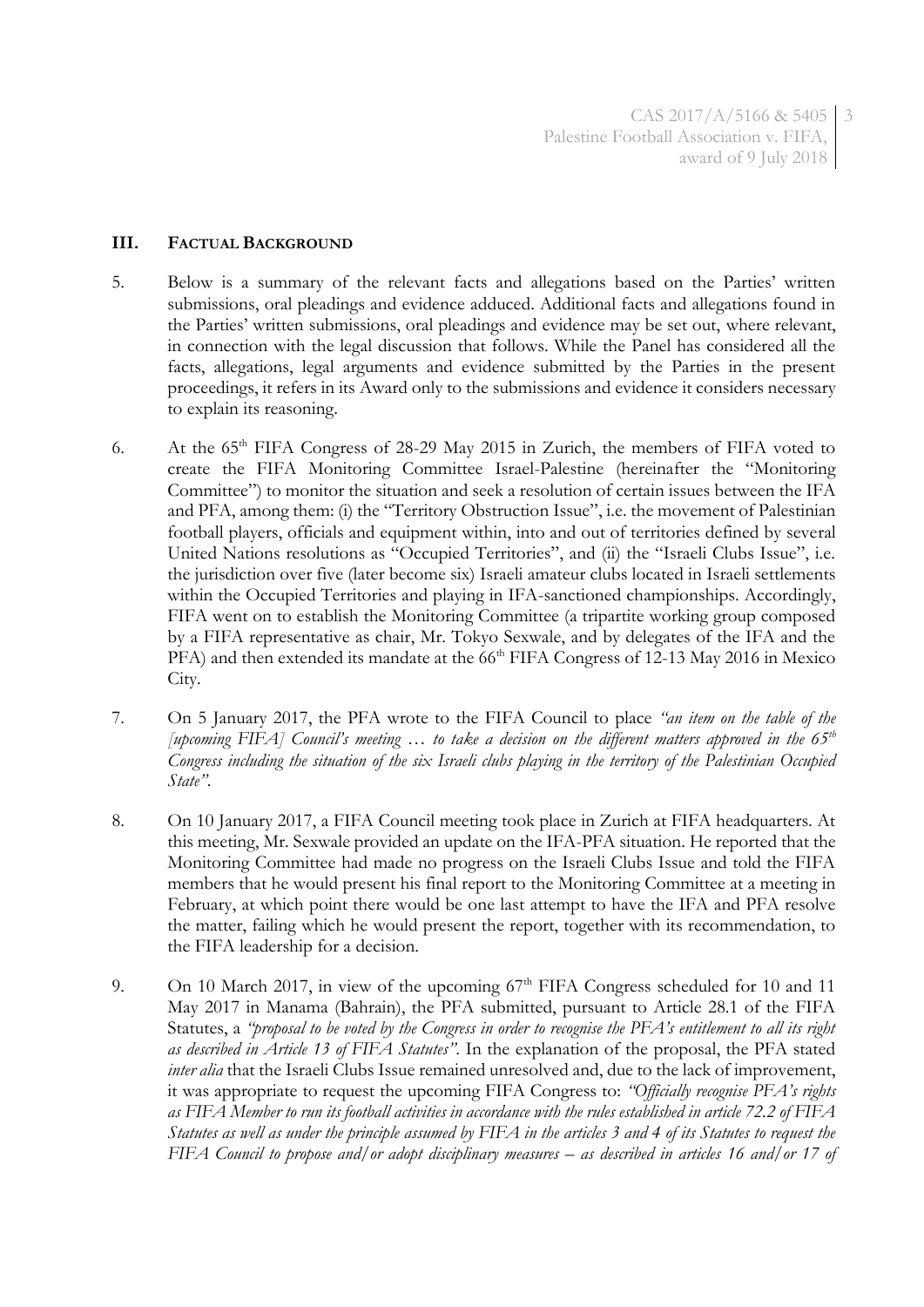*FIFA Statutes – against the Israeli Football Association for their responsibility with regards to the activities of at least 6 of its clubs in the internationally recognized territory of PFA"*.

- <span id="page-3-0"></span>10. FIFA went on to include this proposal into the agenda of the  $67<sup>th</sup>$  FIFA Congress as item 14.3 *"Request for official recognition of the Palestinian Football Association's entitlements to all of its rights as described in the FIFA Statutes (proposed by the Palestinian Football Association)"*.
- 11. The IFA subsequently objected to the inclusion of item 14.3 and requested that the FIFA Secretary General either remove it from the agenda or make the PFA withdraw it. The FIFA Secretary General rejected the IFA's request, indicating that the PFA had the right – pursuant to Article 13.1 of the FIFA Statutes – to draw up proposals for inclusion in the agenda of the FIFA Congress and that FIFA had the obligation to include such proposals if submitted in accordance with the FIFA Statutes.
- 12. The Monitoring Committee met twice prior to the 67<sup>th</sup> FIFA Congress. In the first meeting, on 22 March 2017, Mr. Sexwale tabled a draft report to the members of the Committee. He then granted the PFA and IFA until the 24 April 2017 to send their comments on the draft report. In the second meeting, held in the morning of 9 May 2017, (i) the IFA declared that no discussion on the draft report had taken place and that more time was needed to finalize the report, (ii) the PFA stated that it had provided its comments on the draft to Mr. Sexwale and that he should report to the FIFA Council that there was a draft report with comments, and (iii) Mr. Sexwale reminded that the report was merely his draft as the Chairman of the Monitoring Committee and that it could still be amended.
- 13. On the afternoon of 9 May 2017, the FIFA Council met. At this meeting, Mr. Sexwale reported that negotiations between the IFA and PFA had stalled since the last meeting, noting that (i) the IFA and PFA had not yet reached a consensus on the draft report, (ii) the draft report was significant because it made concrete recommendations, (iii) he was surprised to find out that the PFA submitted its proposal of 10 March 2017 without informing the Monitoring Committee or the IFA but that it was the PFA's prerogative to do so, and (iv) he would continue to talk with both sides before the upcoming FIFA Congress to help them reach a consensus on the draft report.
- 14. Following Mr. Sexwale's update, the FIFA Council discussed the matter and decided that it was *"premature"* for the FIFA Congress to take any decision on the PFA's proposal of 10 March 2017 and that, therefore, it would put the following motion up for vote at the following 67th FIFA Congress: *"Considering that the matter is not a Congress competence but a Council competence, that a consolidated report of the monitoring committee is not yet ready, and that more time is needed to evaluate the situation and to take a decision, the Council proposes to the Congress to give time to the Council to take a decision before end of March 2018"*.
- 15. On 10 and 11 May 2017, FIFA held the 67<sup>th</sup> FIFA Congress in Manama, Bahrain. On the evening of 10 May 2017, Mr. Sexwale sent a *"Consolidated Monitoring Committee Report"* by email to the FIFA Secretary General. In that email, Mr. Sexwale indicated that the IFA had *"demand[ed] an entirely new report"* while the PFA *"requested that their comments, which are not substantial, should also be attac[h]ed to the report as footnotes"*. Later that same night, the IFA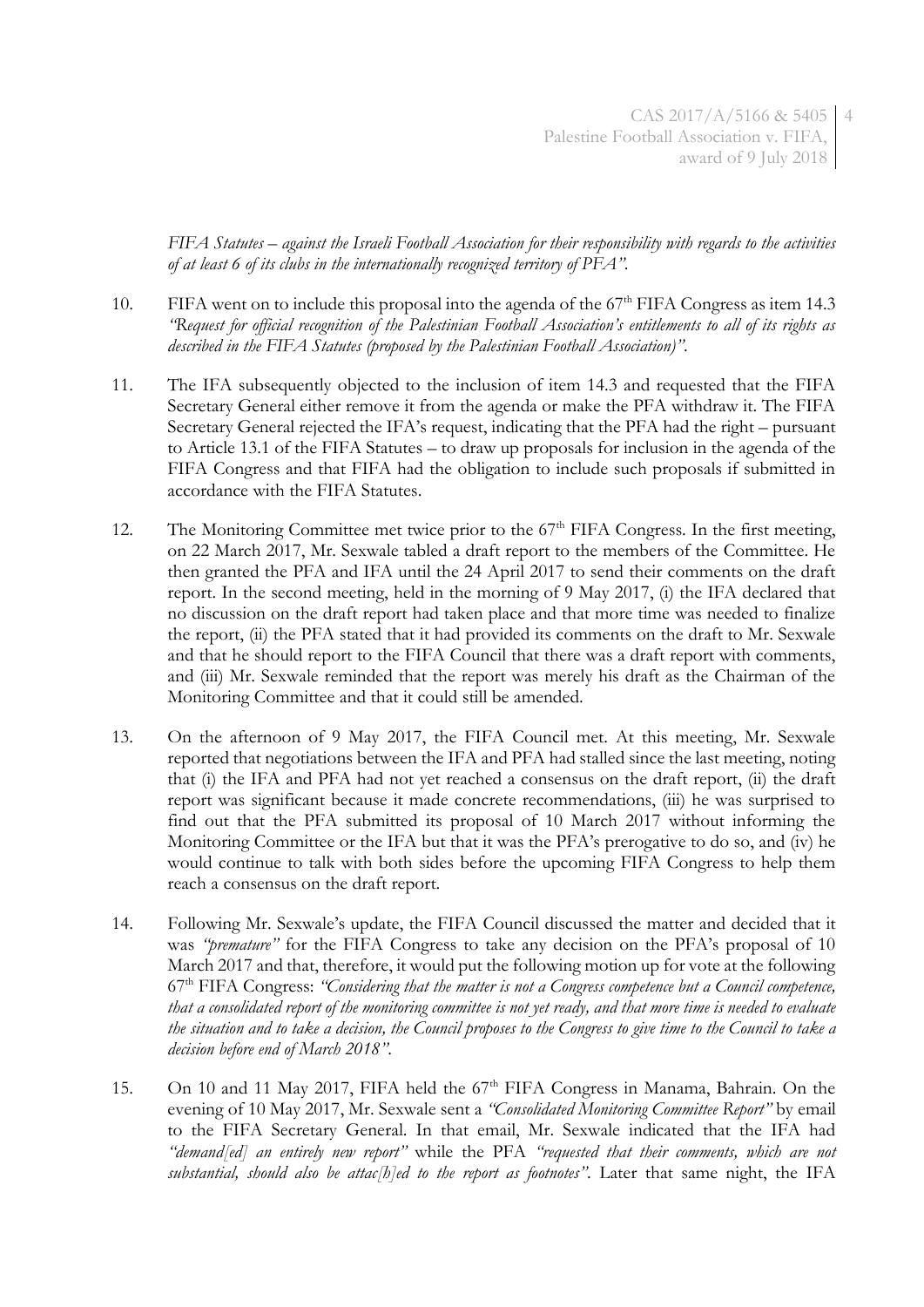expressed its surprise and discontent with the fact that Mr. Sexwale had seemingly issued that document as a final report. The IFA pointed out that such document had never been discussed or dealt with by the Monitoring Committee prior to its issuance and, as a result, it should be presented for what it truly is – the Chairman's Report and not the Monitoring Committee Report.

16. On the second day of the FIFA Congress, the PFA's proposal was addressed. The FIFA President began by inviting the PFA President, Mr. Jibril Rajoub, to address the FIFA Congress on the PFA's proposal. The PFA President, in an intervention of about thirteen minutes, declared *inter alia* the following:

> <span id="page-4-0"></span>*"… This is the fifth time that I address this Congress as President of the Palestinian Football Association, although the Council considers it premature to take a decision regarding our situation. As you will agree, Palestine should – by default – benefit from the same rights as any other FIFA member, those rights recognized in the FIFA Statutes and respected by all other member associations. Since 2013, the Palestine Football Association has been actively struggling for the recognition which includes the rights enshrined in Article 72.2 of the FIFA Statutes: 'Member associations and their clubs may not play on the territory of another member association'. Until now, all FIFA Initiatives to solve the problem have failed due to the lack of collaboration from the Israeli Football Association (IFA) and the pressure exercised by the Israeli Government and its proxies …*

> *We are not looking for the suspension or expulsion, but rather the full recognition of our rights including that no Israeli clubs play in our territory as established in Article 72.2 and Article 3 of the FIFA Statutes. This affects clubs playing on Palestinian land, forcefully stolen from its Palestinian owners. The racism and restrictions still affecting us and very little improvement has been achieved. None of you will accept that clubs from another association play in our territory and this is exactly what we are looking for: to stop all football and football-related activities run by IFA in Palestinian internationally recognized territories which was approved recently last December in the Security Council 2334 …*

> *What we are proposing is a football related solution, exactly as one of those proposed in the report delivered by Mr. Tokyo Sexwale to the FIFA President. Yes dear sisters and brothers, Mr. Sexwale has presented a full report to the President and we don't know why this report has not been presented to this Congress …*

> *We have endorsed the report presented by Mr. Sexwale last 22nd – or the draft of the report – the 22nd of last March, with just small comments and corrections but we accept his report as well members of the committee did … all except Israel who opposed even those options that kept the actual status quo, because they know the status quo is illegal. In any case, our solution – as the option presented by Mr. Sexwale – consists in giving IFA until the end of this season or a maximum of 6 months to disengage of all its football and football-related activities in Palestinian land or face the consequences of such an illegality. This is not a political solution but a football one because politics should remain out of FIFA …*

> *Now going to my plea, what I am asking you all now is to vote on our proposal which is simple: To recognize that PFA is entitled to the same rights as any other FIFA Member, and to give IFA until the end of this football season or a maximum of 6 months, as mentioned in the recommendation of Mr. Sexwale, to disengage of all its activities in Palestinian land or face the consequences of such an illegality.*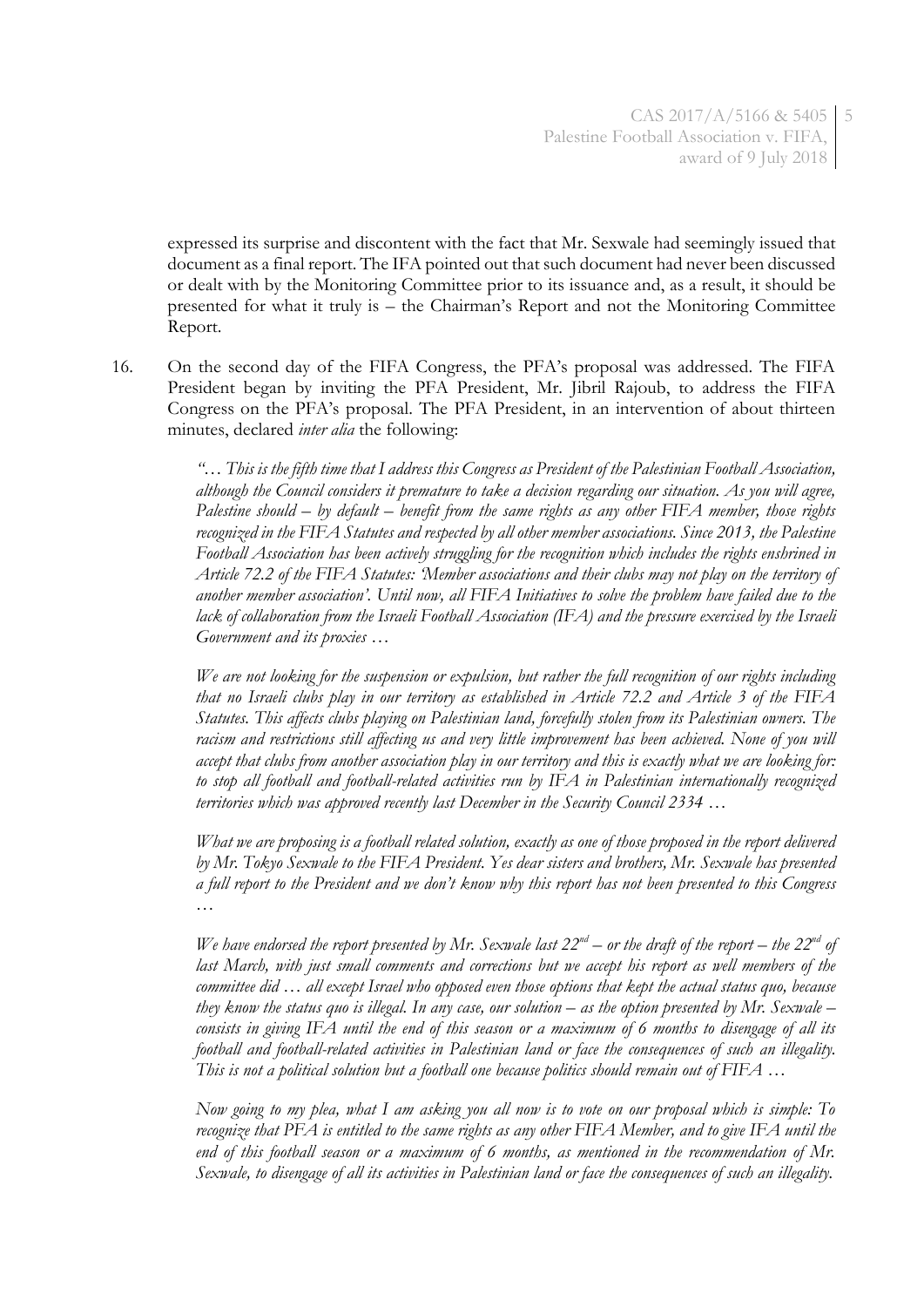*We are a small federation from a small country, but our belief in the message of football and our respect to FIFA Statutes is larger than life. Football cannot be played without respecting human rights. All of us have an obligation to demonstrate that human rights is not an empty concept included in our Statutes for cosmetic reasons, but rather a solid value for all of us and the people we represent. So now, it is up to you my dear sisters and brothers to make that possible. It's up to you to guarantee a future for Palestinian football and it's up to you to make a reality FIFA's commitment to human rights, and discrimination, and even violence …* 

*Please dear brothers and sisters: I ask you to vote for my right to develop the game within my recognized borders and for the Israelis to develop the game in their internationally recognized borders according to the statutes of FIFA. I think this is a very simple and justice request. Thank you all and I hope this will be the last time to address you about this so crucial, humanitarian and justice issue. Thank you".*

- 17. The FIFA President then passed the floor to the IFA President, Mr. Ofer Eini. In an intervention of about four minutes, the IFA President essentially criticized the PFA's President intervention for being political and for dealing not with football but with the question of Israel's boundaries and declared that the Monitoring Committee had made some achievements, but that the Congress of FIFA did not have the power to establish political borders. He concluded his intervention by saying that the PFA was trying to prevent five or six youth teams from playing football and that the FIFA Congress should aim at having everybody playing football everywhere and use football as a means to bring people together in peace.
- 18. Following the IFA President's speech, the PFA President took the floor again for a couple of minutes and emphatically reiterated his position denouncing the current situation as a violation of the FIFA Statutes, human rights, and UN resolutions.
- <span id="page-5-0"></span>19. The FIFA President then went on to inform the FIFA Congress that the FIFA Council had discussed the matter at its meeting of 9 May 2017 and wished to put forward a *"proposal and a motion*<sup>"</sup> to not vote on the PFA's proposal and delegate the matter to the FIFA Council to resolve before the end of March 2018:

*"So, we have discussed the matter at the Council. We received a report – an oral report – by Mr. Tokyo Sexwale who told us that the final report was not yet ready. However, yesterday night he tabled his – the Chairman's report, which is not the Monitoring Committee report, it's something different. Nevertheless, this report of the Chairman is of course to be consolidated as well with the different parties to try to reach a consensus, if at all possible. I agree, Rajoub … and Ofer. These topics, and this topic should not be on the agenda of the Congress. Should not be on the … for the 5th time in a row a matter which is addressed by the FIFA Congress. And at the Council, we actually felt the same, and it was already too long; and it's true we said a few months and a few months and we never received the final report. Now it seems we are really getting there and, therefore, the Council has decided to put forward a proposal and a motion to this Congress on that topic and the motion states that:*

*Considering that:* 

- *this not a Congress competence, but a Council competence, we are, as Council, assuming responsibility for that,*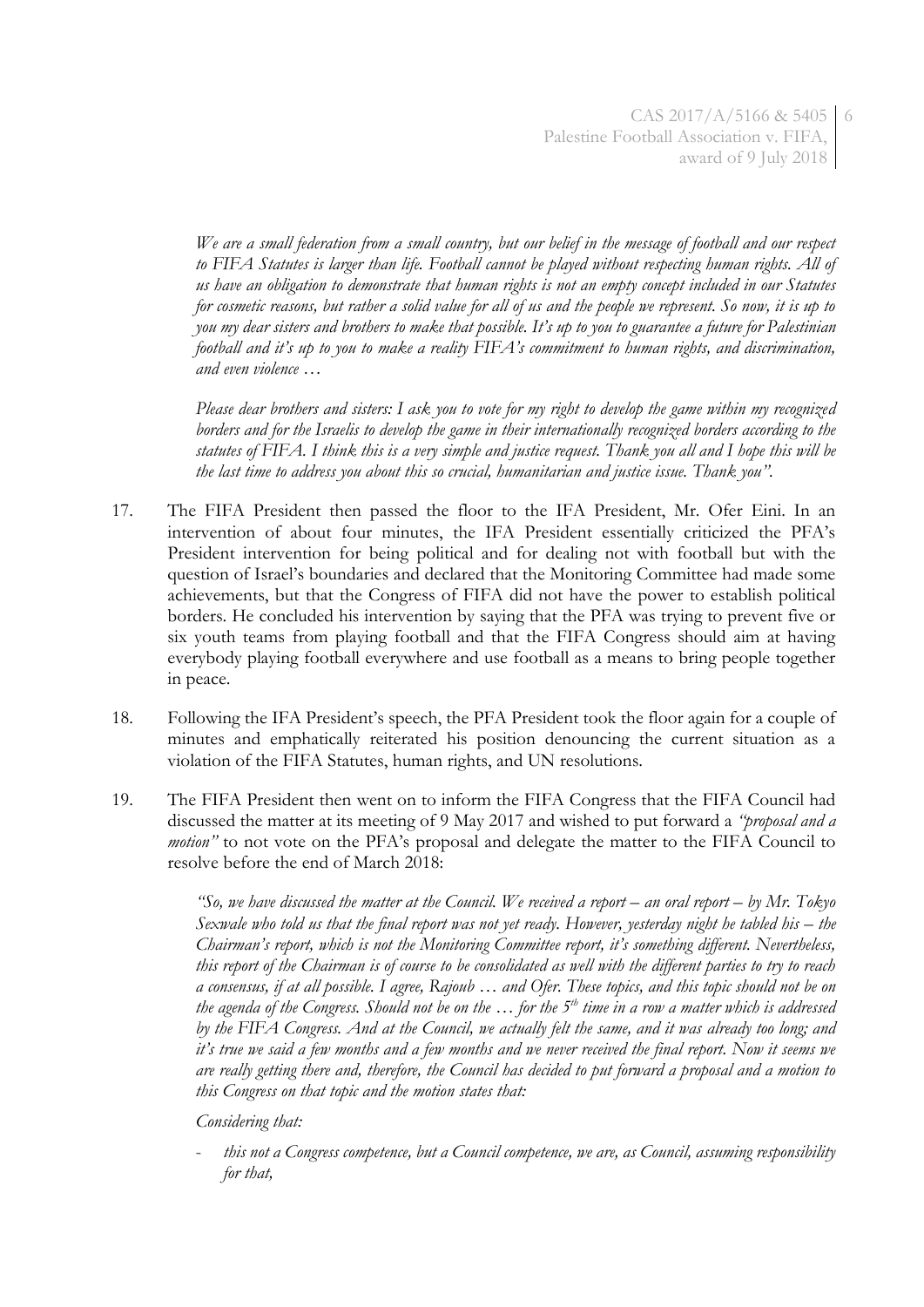- *that a consolidated report of the Monitoring Committee is not yet ready,*
- *that more time is therefore needed to evaluate the situation and take a decision.*

*The Council proposes to the Congress not to vote on the proposal of the Palestinian Football Association, to give time to the Council to take a decision before the end of March 2018.* 

*But I agree with you, the end of March is too late, and I am asking my colleagues if we cannot put this on the agenda in October and come to a final conclusion: a decision by the Council in October. This would be the decision that we are asking the Congress to take. As Council, we assume responsibility, we'll come to a decision. And we'll take this decision, we'll put it on the agenda of our Council meeting in October. We would like to ask the Congress to vote on this proposal on behalf of the Council"*.

- 20. The PFA's lawyer, Mr. Gonzalo Boye, took the floor and insisted the FIFA Congress vote on the PFA's proposal. He asserted that if the FIFA Council had wished to amend said proposal, it should have presented a formal amendment and not a motion.
- 21. In response, the FIFA President explained that the FIFA Council acted in accordance with the FIFA Statutes and regulations and had unanimously decided to put forward the relevant motion.
- <span id="page-6-1"></span>22. The FIFA Secretary General then proceeded with the vote *"on the proposal by the FIFA Council to give time to itself to take a decision before the end of March 28"*. It passed with 138 votes in favour and 50 against, i.e. with a majority of 73 percent (the "First Appealed Decision").
- <span id="page-6-0"></span>23. Later that day, FIFA recapped the above Congress' decision in a press release:

*"The 67th FIFA Congress followed the proposal of the FIFA Council with regard to the motion submitted by the Palestinian Football Association – 'a request for official recognition of the Palestinian Football Association's entitlements to all of its rights as described in the FIFA Statutes'. The FIFA Congress approved, with 73% of valid votes, the following proposal: 'Considering that the matter is not a Congress competence but a Council competence, that a consolidated report of the monitoring committee is not yet ready, and that more time is needed to evaluate the situation and to take a decision, the Council proposes to the Congress not to vote on the proposal of the Palestinian Football Association and to give time to the Council to take a decision before the end of March 2018.' Nevertheless, the Council has committed to deciding on the matter already at its next meeting, on 27 October 2017"*.

- 24. The PFA appealed the above FIFA Congress' decision to the CAS on 30 May 2017.
- 25. On 6 October 2017, in view of the FIFA Council's next meeting, FIFA requested the Swiss law firm Scherrer Jenny & Partner to write a legal opinion to advise the FIFA Council on certain issues related to the IFA-PFA situation. In particular, FIFA asked the firm the following question: *"What would be the most favourable approach for the FIFA Council to take on this matter in the light of the FIFA Statutes and other relevant FIFA rules and regulations as well as Swiss association and relevant international law?"*.
- 26. Dr. Urs Scherrer and Dr. Remus Muresan signed on behalf of Scherrer Jenny & Partner the requested legal opinion on 17 October 2017 (hereinafter the "Scherrer Opinion") and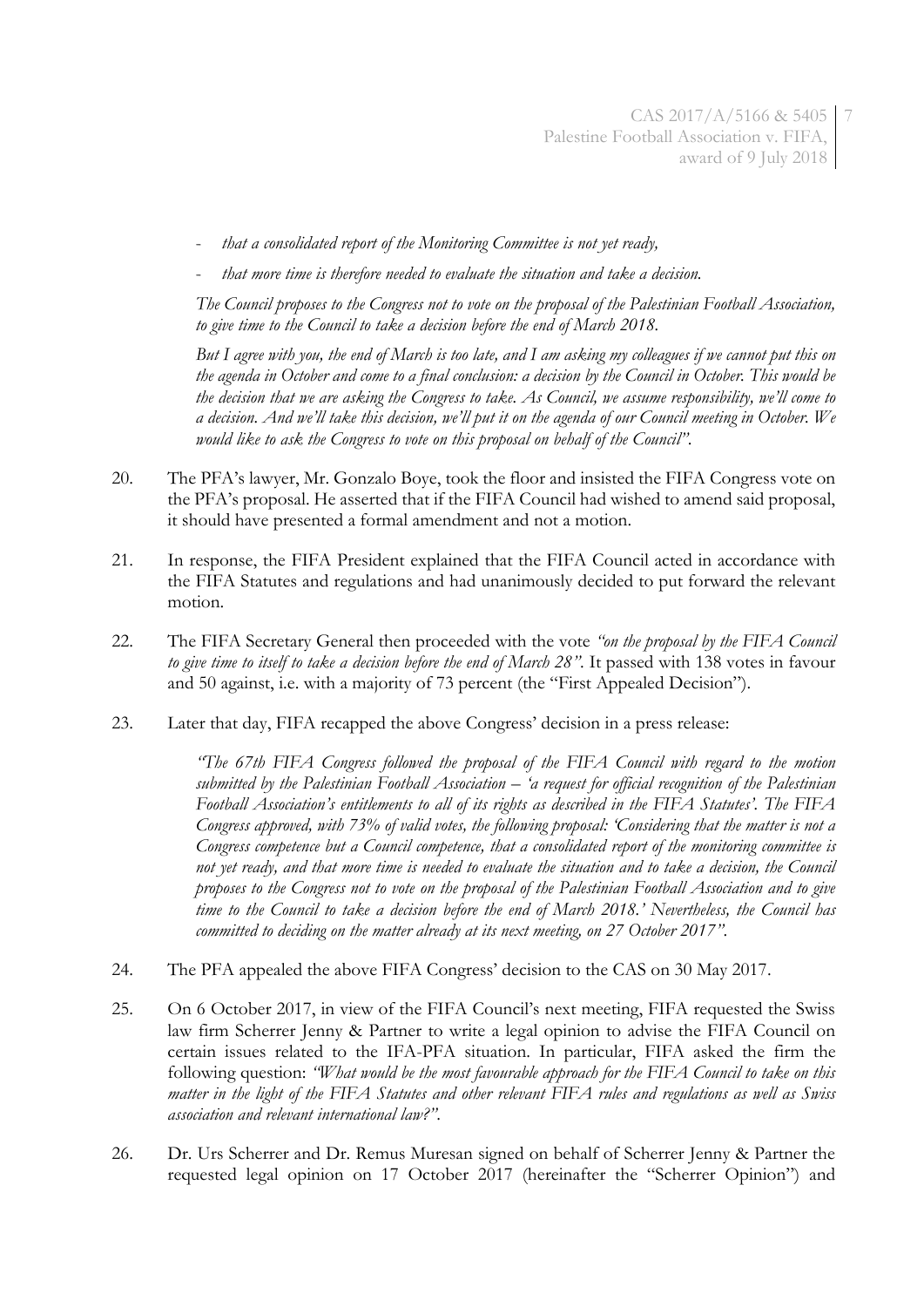delivered it to the FIFA Council. The Panel notes that the Scherrer Opinion is not an independent *"legal expert opinion"* (and was never characterized by FIFA as such) but purports only to offer legal advice for FIFA's internal use, with recommendations as to how to proceed with the IFA-PFA situation.

- 27. The Scherrer Opinion first assessed the *"matter"* the FIFA Council had to deal with. It concluded that it was appropriate to shape the matter to cover the issue of the relationship between the PFA and the IFA in a broader context, focusing on the aspects of the Israeli Clubs Issue, the Territory Obstruction Issue, and whether sanctions should be imposed on the IFA for alleged violations of the FIFA Statutes and regulations. The Scherrer Opinion concluded that the FIFA Council was competent to deal with this matter and recommended that, in order to fulfil its obligation to remain politically neutral, it: (i) refrain from taking any decision that would imply or, *a fortiori*, state explicitly that the FIFA Council sides with one or the other position of the parties involved in the differences on intergovernmental level presently relevant; (ii) refrain from taking any decision or other action that would interfere with the status quo of football in the region concerned, (iii) take a fundamental decision according to which it will not deal with matters related to this particular topic anymore until the legal and/or *de facto* framework conditions on intergovernmental level have changed significantly, and (iv) allow for the work of the FIFA Monitoring Committee to continue, as far as such work proves (potentially) fruitful. It concluded by suggesting the possible wording of a decision for the FIFA Council to adopt.
- <span id="page-7-0"></span>28. On 27 October 2017, the FIFA Council met in Calcutta (hereinafter the "Calcutta Meeting") and took a decision on the matter, set forth in the following press release:

*"Following the report submitted by the FIFA Monitoring Committee Israel-Palestine chaired by Tokyo Sexwale and after a thorough legal consultation process, the FIFA Council has agreed on a position with regard to the administration of football in the West Bank territories.* 

*The FIFA Council takes note of the documents adopted by international governmental bodies concerning the relationship between Israel and Palestine – such as United Nations Security Council Resolution 2334, which comprises recommendations without sanctions – but has decided that it should not take any position on their contents.* 

*The FIFA Council acknowledges that the current situation is, for reasons that have nothing to do with football, characterised by an exceptional complexity and sensitivity and by certain de facto circumstances that can neither be ignored nor changed unilaterally by non-governmental organizations such as FIFA. Given that the final status of the West Bank territories is the concern of the competent international public law authorities, the FIFA Council agrees that FIFA, in line with the general principle established in its Statutes, must remain neutral with regard to political matters.* 

*Furthermore, it was agreed that any interference by FIFA in the status quo of football in the relevant territories without the consent of the parties concerned might aggravate the situation of football not only in the territories in question, but also in the greater region affected – which would not be in the best interests of the game.*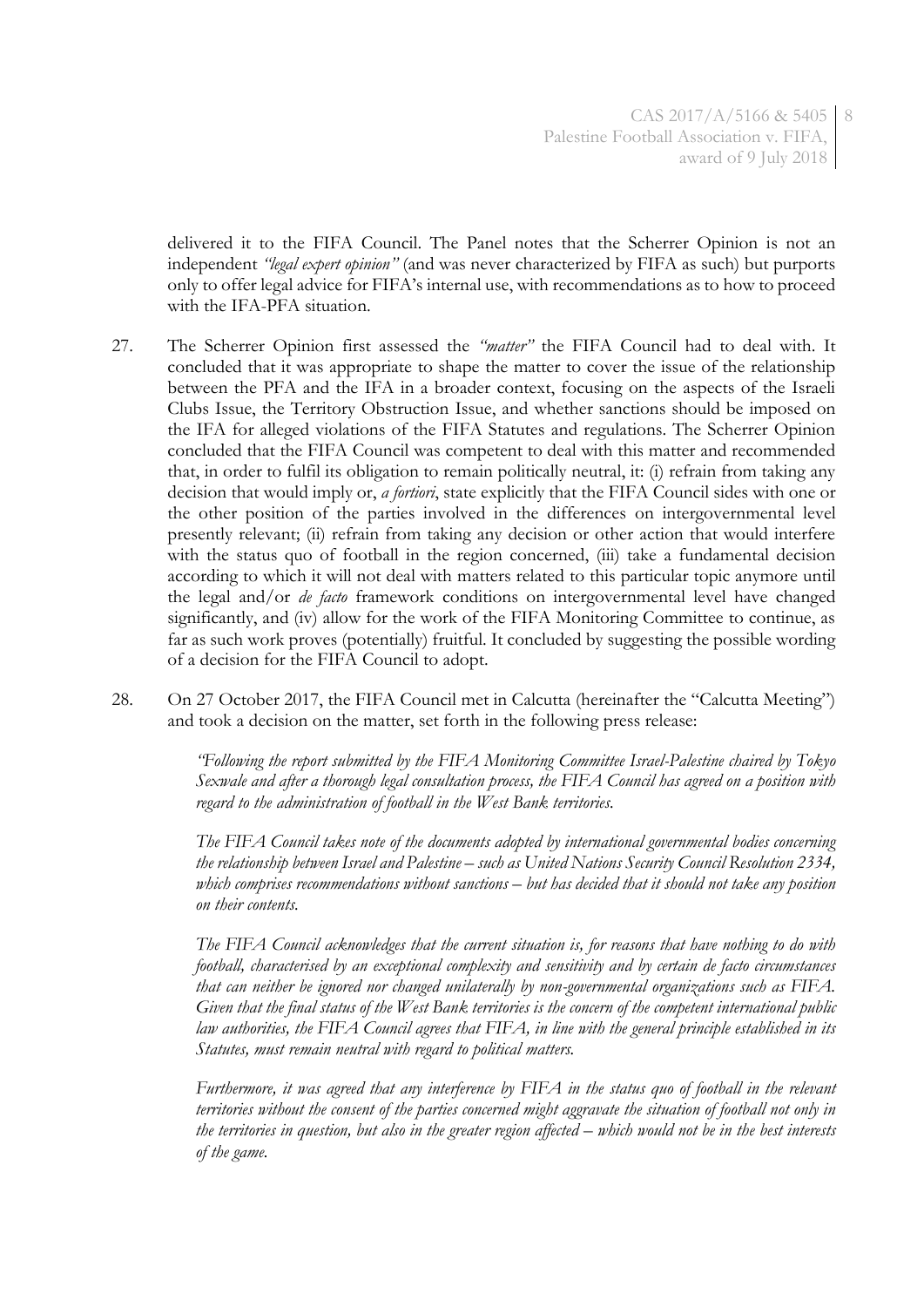*Therefore, the FIFA Council has decided to refrain from imposing any sanctions or other measures on either the Israel FA or the Palestinian FA, as well as from requesting any other FIFA body to do so. The matter is declared closed and will not be subject of any further discussion until the legal and/or de facto framework has changed.* 

*With that said, the FIFA administration will continue to facilitate the movement of players, officials and football equipment in, out of, and within Palestine – the aspect on which the FIFA Monitoring Committee Israel-Palestine has covered the most ground and achieved a positive response"* (the "Second Appealed Decision"). The PFA appealed this FIFA Council's decision to the CAS on 16 November 2017.

## **IV. PROCEEDINGS BEFORE THE COURT OF ARBITRATION FOR SPORT**

- 29. On 30 May 2017, in accordance with Articles R47, R48 and R51 of the Code of Sport-related Arbitration (hereinafter the "CAS Code"), the Appellant filed its statement of appeal and appeal brief to challenge the FIFA Congress' decision of 11 May 2017 (i.e. the First Appealed Decision), thereby initiating the proceeding docketed as CAS 2017/A/5166 (hereinafter "CAS 5166").
- 30. On 4 August 2017, the CAS Court Office notified the Parties that, on behalf of the President of the CAS Appeals Arbitration Division and pursuant to Article R54 of the CAS Code, the Panel appointed to decide the matter in CAS 5166 would be constituted by Prof. Massimo Coccia as chairman, Prof. Philippe Sands QC designated by the Appellant, and Mr. Jose Juan Pintó designated by the Respondent.
- 31. On 7 August 2017, the CAS Court Office notified the Parties of the appointment of Mr. Francisco A. Larios as *ad hoc* clerk in CAS 5166.
- 32. On 15 August 2017, in accordance with Article R55 of the CAS Code, the Respondent filed its answer in CAS 5166.
- 33. On 24 August 2017, the CAS Court Office sent the Parties the Order of Procedure in CAS 5166, which the Appellant and Respondent signed and returned on that same day and 1 September 2017, respectively.
- 34. On 16 November 2017, in accordance with Article R47 of the CAS Code, the Appellant filed a statement of appeal challenging the FIFA Council's decision of 27 October 2017 (i.e. the Second Appealed Decision), thereby initiating the proceeding docketed as CAS 2017/A/5405 (hereinafter "CAS 5405").
- 35. On 21 November 2017, with reference to the proceeding CAS 5166, the CAS postponed the hearing scheduled for 27 November 2017 until 31 January 2018.
- 36. On 27 November 2017, in accordance with Article R51 of the CAS Code, the Appellant filed his appeal brief in CAS 5405. In that submission, the Appellant (i) sought the production of the Calcutta Meeting's minutes, as well as any documents submitted 60 days before, during or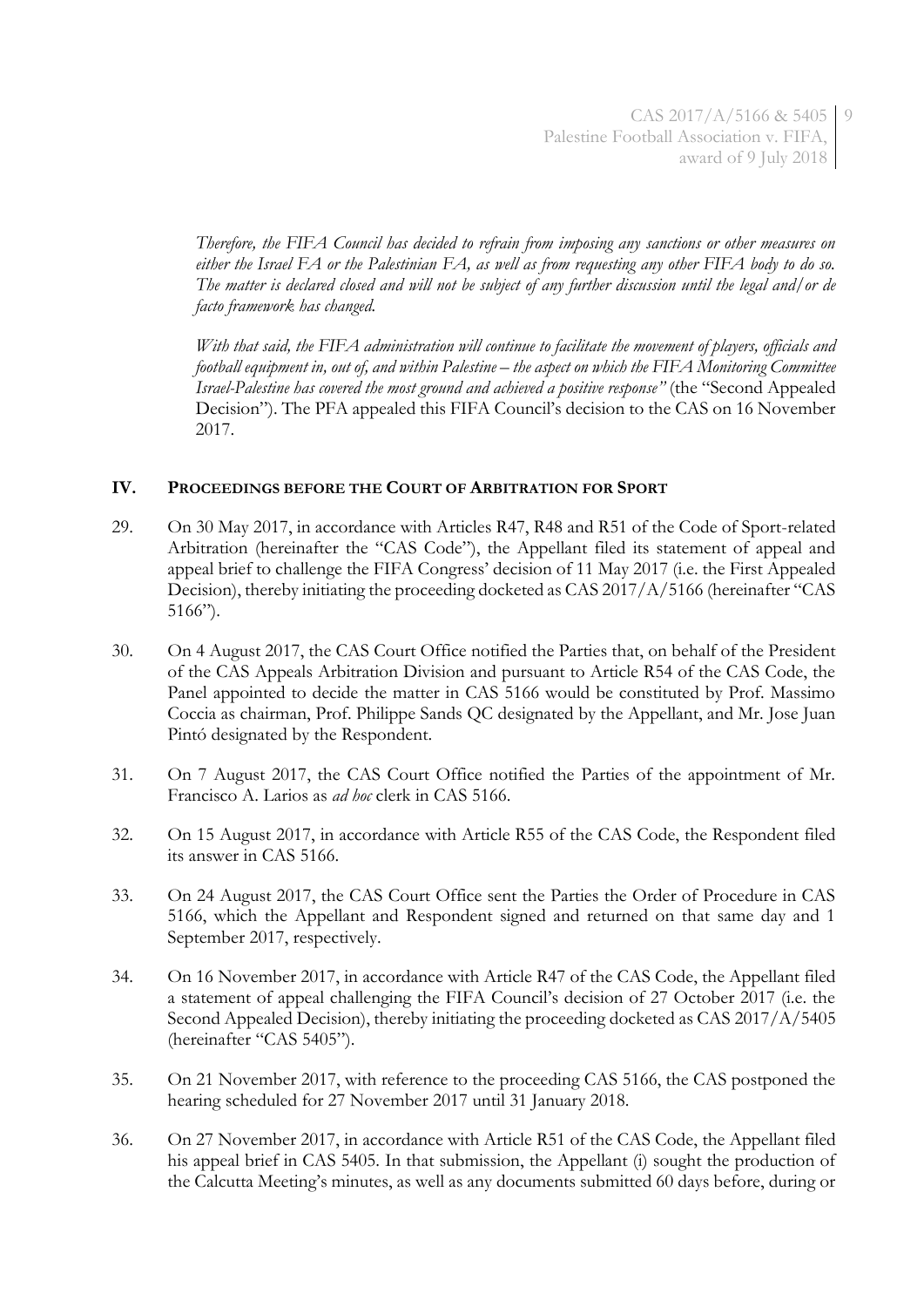after, related to the Second Appealed Decision, and (ii) requested that, after the production of said documents, it be granted adequate time to adjust/amend its prayers for relief and arguments.

- 37. In December 2017, with regard to the Appellant's request for production of documents, FIFA explained that the requested Calcutta Meeting's minutes were not yet approved and remained in draft form. Instead of producing said minutes, FIFA offered to produce (i) the Scherrer Opinion, which it explained was the basis of the Second Appealed Decision, (ii) a letter related to that opinion, and (iii) a power point presentation allegedly displayed at the Calcutta Meeting. On 21 December 2017, the Respondent sent said documents to the CAS Court Office.
- 38. On 29 December 2017, upon the agreement of the Parties, the CAS appointed in proceeding CAS 5405 the same Panel and *ad hoc* clerk already appointed in proceeding CAS 5166.
- 39. On 18 January 2018, the CAS, at the Parties' request, cancelled the hearing for CAS 5166 scheduled for 31 January 2018 in order to deal with CAS 5166 and CAS 5405 in a single hearing.
- 40. On 5 February 2018, the Parties agreed to a joint procedural calendar in CAS 5405, permitting the Appellant to file an amended appeal brief to address the produced documents.
- 41. In accordance with that joint procedural calendar, the Appellant submitted its amended appeal brief on 12 February 2018. In that submission, the Appellant, acknowledged the documents produced by FIFA and withdrew its request for production of documents made in the original appeal brief.
- 42. On 2 March 2018, in accordance with Article R55 of the CAS Code and the joint procedural calendar agreed by the Parties, the Respondent filed its answer in CAS 5405.
- 43. On 5 March 2018, the CAS Court Office sent the Order of Procedure in CAS 5405 to the Parties, which signed and returned it.
- 44. On 6 March 2018, the hearing took place at the CAS headquarters in Lausanne, Switzerland to deal with both proceedings.
- 45. The following persons were in attendance at the hearing:
	- the Panel, assisted by the *ad hoc* clerk and Mr. Antonio de Quesada (CAS Counsel);
	- for the Appellant: Messrs. Gonzalo Boye, Hansjörg Stutzer, Simon M. Hohler as legal counsel, and Mr. Jibril Rajoub (PFA President) and Ms. Susan Shalabi (PFA Vice President) as party representatives;
	- for the Respondent: Prof. Antonio Rigozzi and Mr. William McAuliffe as legal counsel;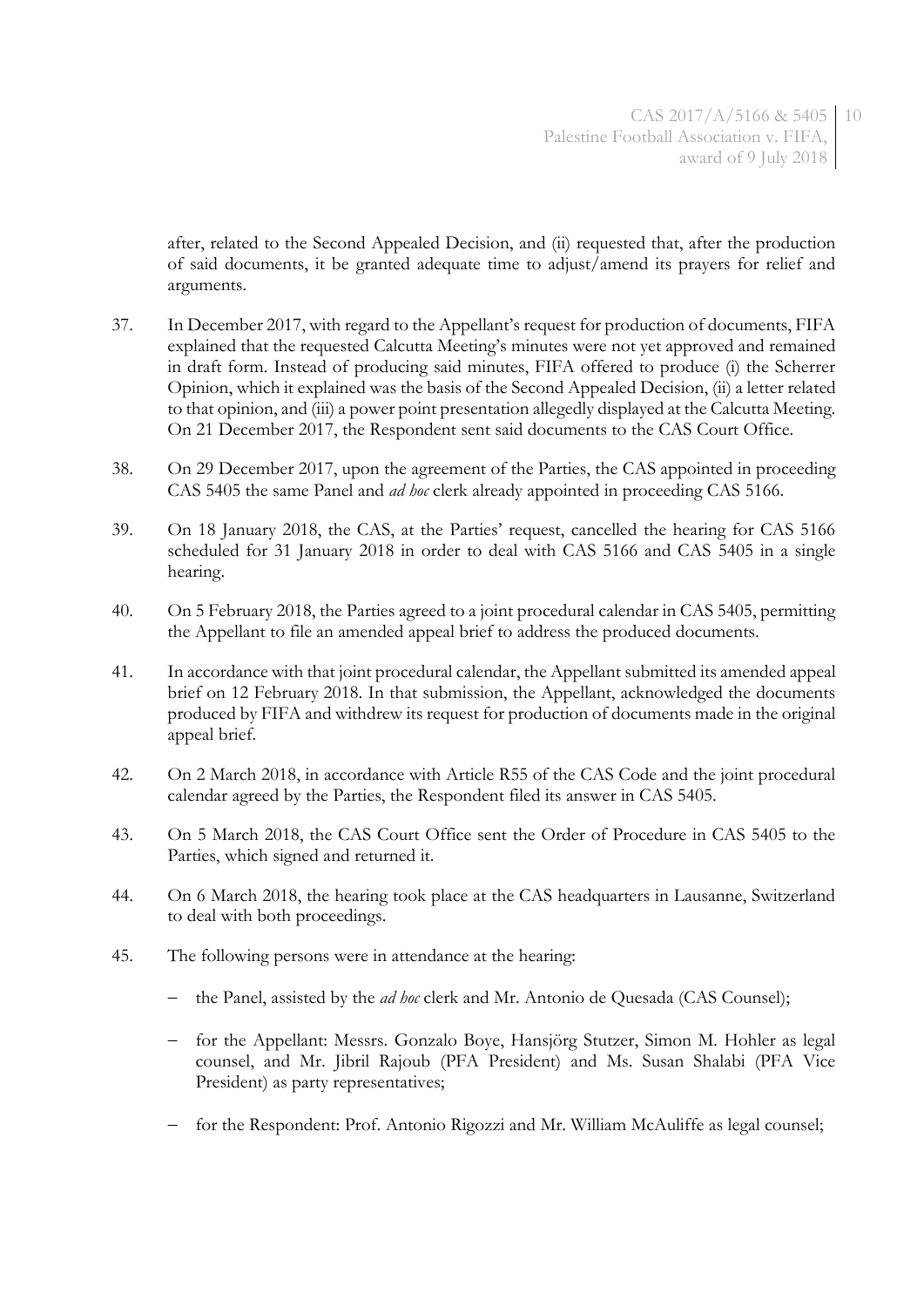- Professor Stephanie Hrubesch, as expert witness appointed by the Appellant, and Professor Thomas Probst, as expert witness appointed by the Respondent, who gave their expert evidence by debating in a conference format and answering to the Parties' and the Panel's questions;
- Mr. David Borja as an observer from the Asian Football Confederation, who attended upon a proposal by the Appellant not objected to by the Respondent and accepted by the Panel.
- 46. At the outset of the hearing, both Parties stated they had no objections to the constitution and composition of the Panel. At the end of the hearing, both Parties acknowledged the Panel had fully respected their rights to be heard and to be treated equally and made no procedural objections.

## **V. SUBMISSIONS OF THE PARTIES**

## **A. The Appellant: The Palestine Football Association**

- 47. In CAS 5166, the Appellant originally set out the following motion for relief, requesting *"CAS to accept this appeal and once processed according to the applicable norms and practiced the evidences that this Court may considered as pertinent we formally request CAS to estimate our appeal declaring the decision for not to vote our proposal as null and void and revoke the appealed decision – adopted in FIFA 67<sup>th</sup>. Congress – and, based on that, to order FIFA to immediately vote the proposal presented by the Palestine Football Association"*.
- 48. At the hearing, the Appellant clarified the above motion for relief and indicated that it should read: *"CAS to accept this appeal and once processed according to the applicable norms and practiced the evidences that this Court may considered as pertinent we formally request CAS to estimate our appeal declaring the decision for not to vote our proposal as null and void, and/or annul and/or to declare invalid the appealed decision – adopted in FIFA 67th. Congress"*. The Respondent had no objection to the clarification and the Panel accepted the modified wording of the Appellant's motion for relief as falling within the scope of the original motion.
- 49. In CAS 5405, the Appellant set forth in its amended appeal brief the following amended prayers for relief:
	- *"1. To declare that the decision of the FIFA Council of 27 October 2017, taken in Calcutta, according to which:*

*'The FIFA Council has decided to refrain from imposing any sanctions or other measures on either the Israel FA or the Palestinian FA, as well as from requesting any other FIFA body to do so. The matter is declared closed and will not be the subject of any further discussion until the legal and/or de facto framework has changed'*

*is null and void, and, in eventu, to annul such decision ex tunc;*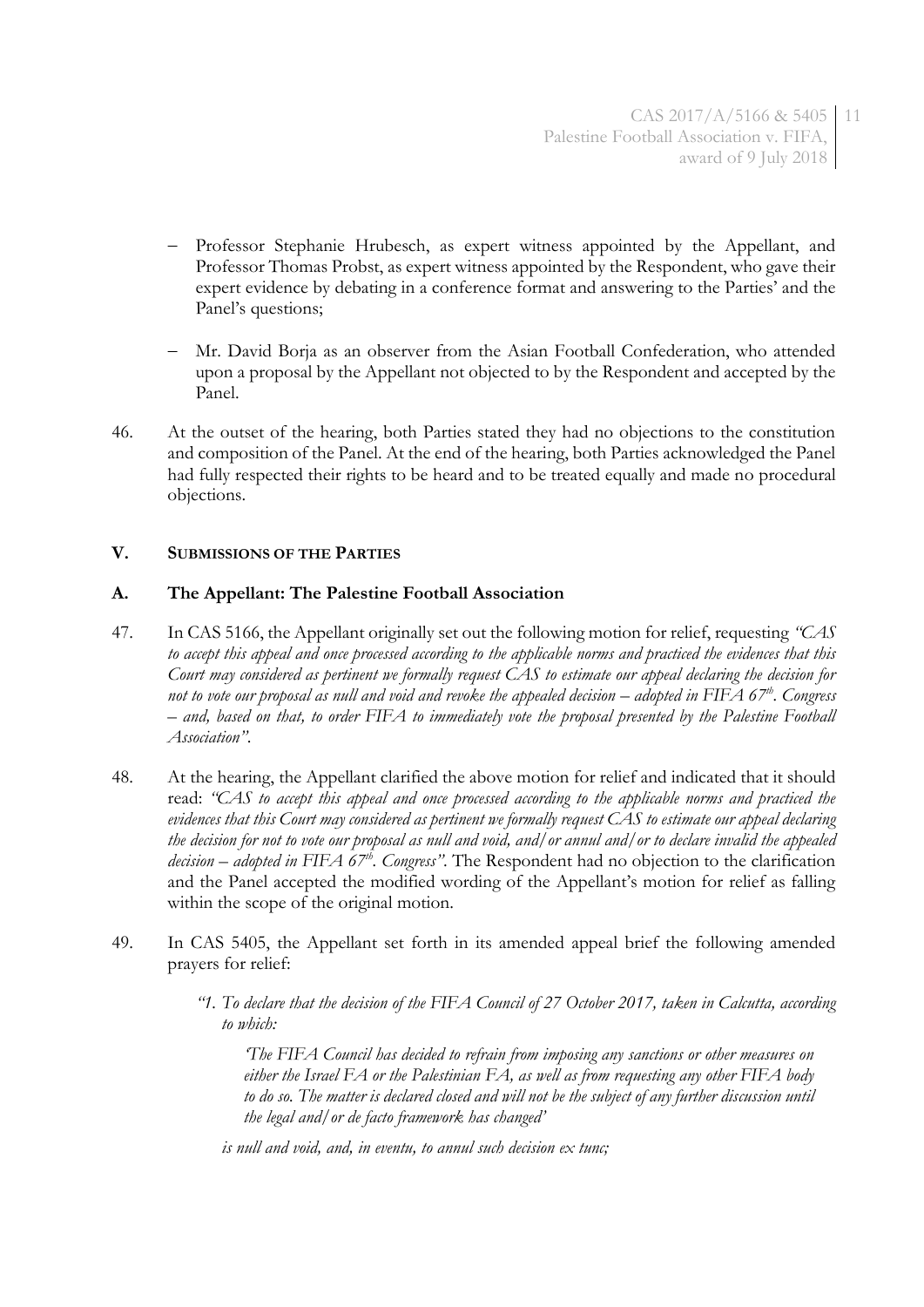- *2. all costs of this proceedings to be borne by FIFA and FIFA shall also be ordered to adequately compensate PFA and its counsels"*.
- <span id="page-11-0"></span>50. The Appellant's submissions, in essence, may be summarized as follows.
	- (a) On the First Appealed Decision

The First Appealed Decision must be declared null and void, and/or annulled and/or invalid:

- (i) The Appellant has a legitimate legal interest to act against the First Appealed Decision. The challenge of an association's decision for violation of statutory rights does not presuppose that the challenging party is actually directly affected by such challenged decision. Article 75 CC, which guarantees in general terms *"the legality of corporate life"* grants every member of an association the right to challenge an association's decision that is contrary to Swiss law or the association's statutes. In any case, the Appellant was directly affected.
- <span id="page-11-1"></span>(ii) The proposal not to vote on the PFA's proposal at the  $67<sup>th</sup>$  FIFA Congress, whether it constituted a motion to alter the agenda or an amendment to the PFA's proposal, was not procedural in nature but substantive. The First Appealed Decision violated the FIFA Statutes, in particular Article 28 (*"Ordinary Congress agenda"*), because it: *(a)* prevented the FIFA Congress from voting on the PFA's proposal even though it duly and timely presented it for inclusion in the agenda of the FIFA Congress pursuant to Article 28.1 of the FIFA Statutes, and *(b)* altered the agenda without the required vote of 3/4 of the FIFA Congress under Article 28.3. Furthermore, the President's proposal, if considered an amendment to the PFA's proposal, should have been submitted at least two months before the FIFA Congress as per Article 28.1. The First Appealed Decision also violated:
	- Articles 5 (*"Debates"*), 7 (*"Proposals"*) and 9 (*"Votes"*) of the Standing Orders of the Congress;
	- Articles 2 (*"Objectives"*), 3 (*"Human rights"*), 4 (*"Non-discrimination, gender equality and stance against racism"*), 5 (*"Promoting friendly relations"*), 8 (*"Conduct of bodies, officials and others"*), 10 (*"Admission, suspension and expulsion"*), 16 (*"Suspension"*), 13 (*"Member associations' rights"*), 14 (*"Member associations' obligations"*), 24 (*"Bodies"*), 25 (*"Congress"*), 26 (*"Vote, delegates, observers"*), 28 (*"Ordinary Congress agenda"*), 34 (*"Powers of the Council"*), and 35 (*"President"*) of the FIFA Statutes; and
	- Articles 3 (*"General conduct of members of FIFA bodies and FIFA employees – FIFA compliance policy"*), 8 (*"Duties, powers and responsibilities [of the FIFA Council]"*), 10 (*"Council members' duties"*), and 14 (*"Role, duties, powers and responsibilities [of the FIFA President"*) of the FIFA Governance Regulations.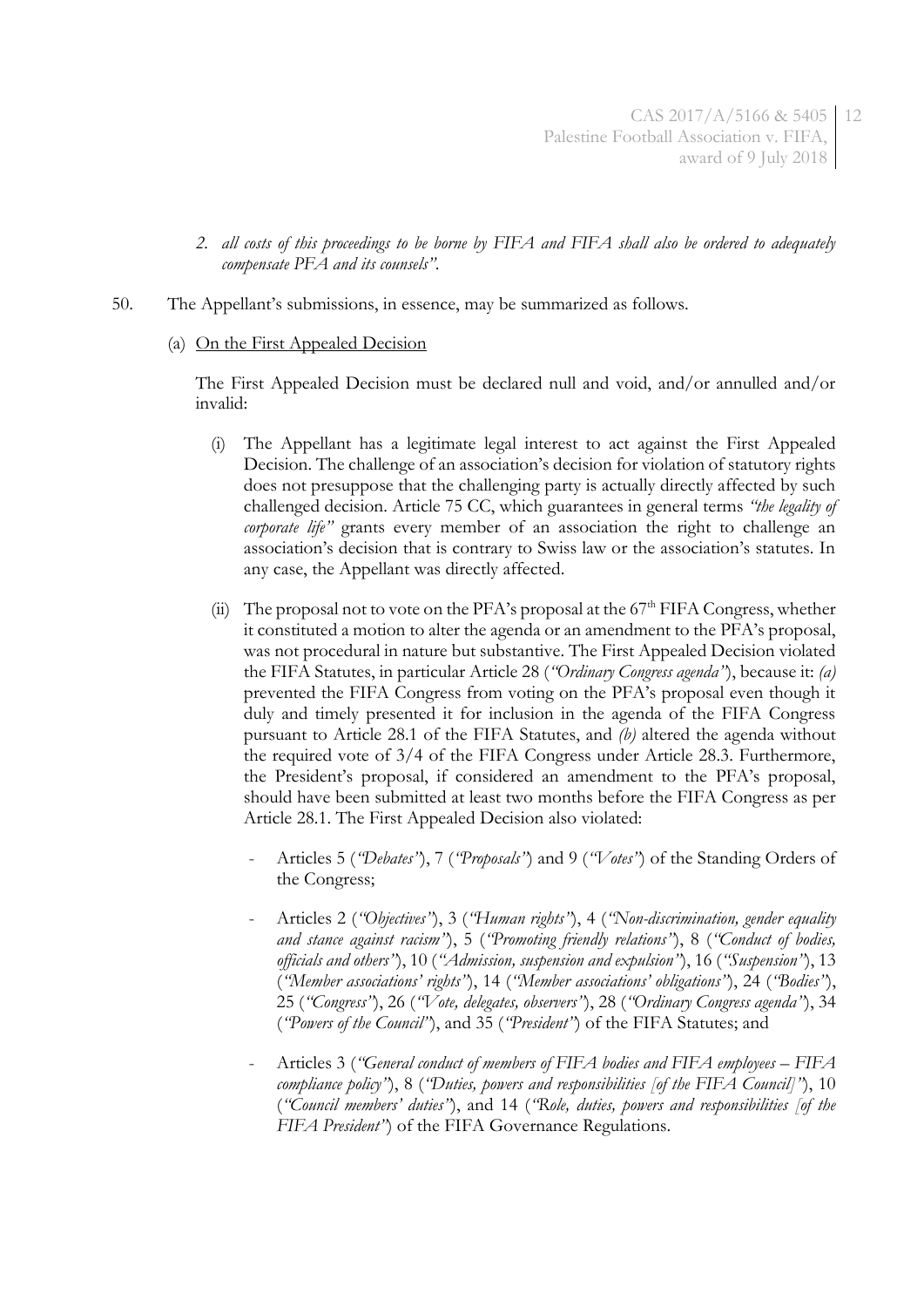#### (b) On the Second Appealed Decision

The Second Appealed Decision must be declared null and void or, alternatively, annulled *ex tunc* because:

- (i) The FIFA Council does not have the *"competence"* or authority, under the FIFA Statutes and regulations or Swiss law, to instruct the FIFA Congress that a subject matter in dispute is closed and no longer subject to discussion, nor does it have the power to restrict any other FIFA body to refrain from imposing any sanctions or measures in relation to that matter. The FIFA Council overstepped its authority by instructing the other FIFA bodies – which are supposed to be independent pursuant to Article 50 (*"Institutional independence"*) of the FIFA Statutes and 36 (*"Institutional independence"*) of the FIFA Governance Regulations – on how to deal with the IFA-PFA matter.
- <span id="page-12-0"></span>(ii) In deeming the matter closed before properly discussing it and voting on it, the Appealed Decision infringes on the PFA's statutory right under Article 13(b) (*"Members associations' rights"*) and Article 28.1 (*"Ordinary Congress agenda"*) to draw up proposals for inclusion in the agenda of the FIFA Congress, a right which is mandatory and protected under Swiss Association law (Article 66 and 67 of the Swiss Civil Code) and the principle of freedom of speech embedded in the Swiss Constitution and Article 10 of the European Human Rights Convention (ECHR) applicable through Article 3 (*"Human rights"*) of the FIFA Statutes. Members in a Swiss association are entitled to participation rights (Article 64 of the Swiss Civil Code *et seq*.), the most important of which is the right to vote. In order to meaningfully exercise that right to vote, so-called *"ancillary rights"* or *"supplementary rights"* (such as the right to include an item on the agenda) must exist. While the Swiss Federal Supreme Court has not dealt with the issue of whether a member has the right to include an item in the agenda of the General Assembly, the prevailing doctrine supports that it does. Moreover, the FIFA Statutes specify that members have such right, in particular in Articles 13.1(b) and 28.1, and this is confirmed or, at minimum, indicated by FIFA's past practice.

## **B. The Respondent: FIFA**

- 51. In both CAS 5166 and CAS 5405, the Respondent requests the CAS to issue an award:
	- *"- Dismissing the Palestine Football Association's appeal.*
	- *- Confirming the Appealed Decision.*
	- *- Ordering the Palestine Football Association to pay the costs of the arbitration.*
	- *- Ordering the Palestine Football Association to pay a significant contribution towards the legal fees and other expenses incurred by FIFA in connection with these proceedings"*.
- <span id="page-12-1"></span>52. The Respondent's submissions, in essence, may be summarized as follows.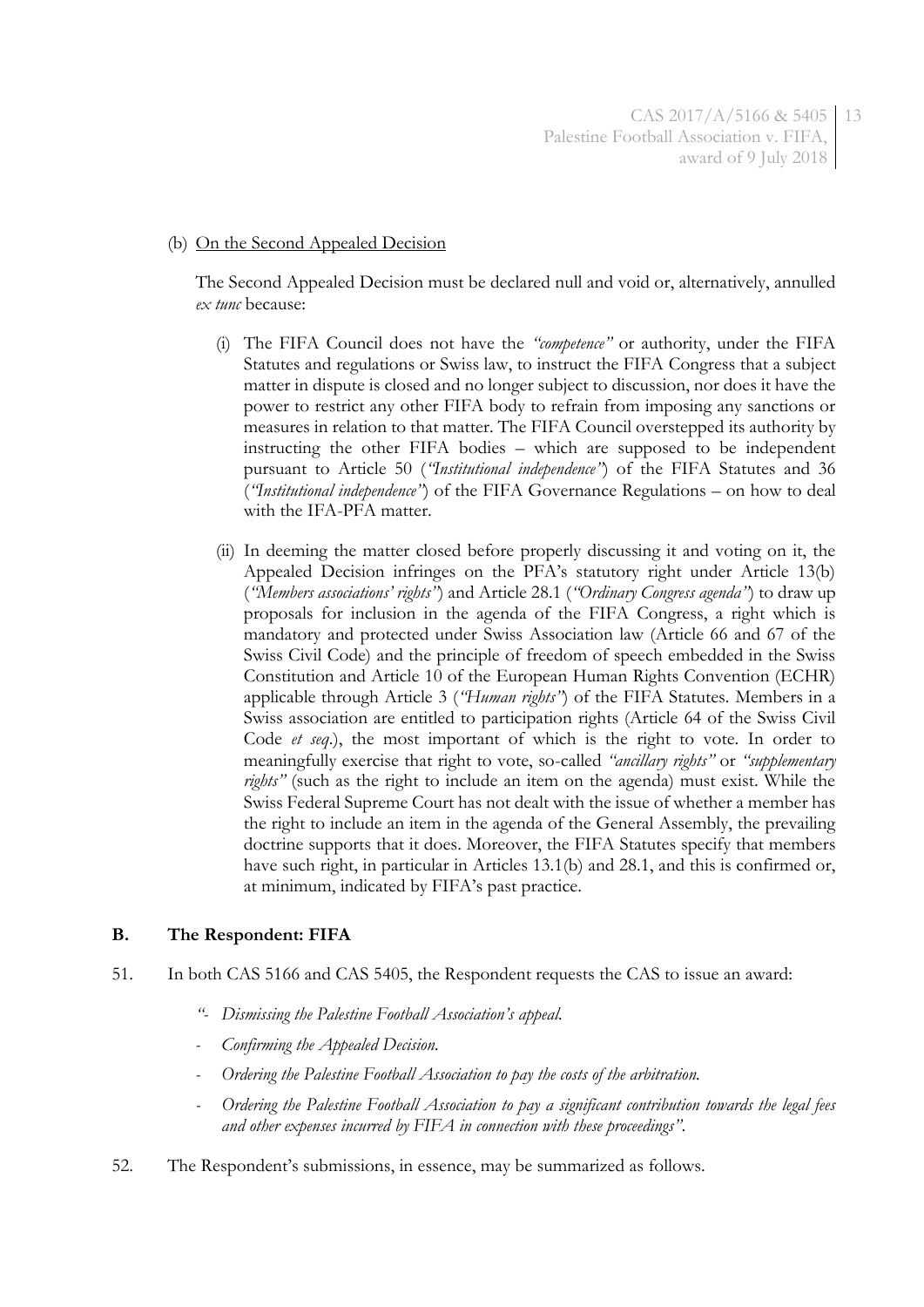#### (a) On the First Appealed Decision

The First Appealed Decision must be confirmed:

- (i) The Appellant's request lacks a legitimate legal interest, since the FIFA Council already decided on the PFA's proposal at the Calcutta Meeting on 27 October 2017.
- (ii) The First Appealed Decision was taken in full accordance with the FIFA Statutes and regulations, as well as Swiss law. It did not violate Articles 28 (*"Ordinary Congress agenda"*) of the FIFA Statutes because the motion presented by the FIFA President on behalf of the FIFA Council at the 67<sup>th</sup> FIFA Congress was neither an *"alteration"* to the agenda under Article 28.3 nor an amendment to the PFA's proposal. It was a procedural motion governed by and duly presented in accordance with Article 8 (*"Procedural motions and closing of debates"*) of the Standing Orders for the Congress. FIFA duly included the PFA's proposal in the Congress agenda. The fact that the FIFA Congress ultimately elected not to vote on the PFA's proposal does not mean that it deprived the PFA of the right to *"draw up proposals for inclusion in the agenda of the Congress"* or that it somehow prevented a vote on the PFA's proposal.

#### <span id="page-13-0"></span>(b) On the Second Appealed Decision

The Second Appealed Decision must be confirmed:

- (i) The Second Appealed Decision is based on the general principle that FIFA must remain neutral on political matters, which is confirmed in the FIFA Statutes, the FIFA Code of Ethics, and, in a separate context, by the FIFA Governance Committee.
- <span id="page-13-1"></span>(ii) The Second Appealed Decision complies with:
	- Articles 13(b) and 28.1 of the FIFA Statutes. The Appellant's claim that the Second Appealed Decision violates the PFA's statutory right to draw up proposals for inclusion in the FIFA Congress goes to a *"future decision"* and does not affect the validity of the Second Appealed Decision. In any event, the Second Appealed Decision does not violate such right because it does not affect the prerogatives of the FIFA Congress under the FIFA Statutes. The PFA remains free to propose the item for inclusions into the agenda of a future FIFA Congress in accordance with Article 28 of the FIFA Statutes. However, any proposal made by the PFA would have to be within the scope of the FIFA Congress' scope of authority and be lawful in order to be included. Further, a breach of Article 13(b) could only come into play if that provision provided FIFA members with the unilateral right to *"add"* items to the agenda to the FIFA Congress. There is, however, no basis in either that provision, the law of associations, or SFT jurisprudence to support that a member of an association has such unilateral right; rather, under the FIFA Statutes there is only the right to *"propose"* items. The legal doctrine on the alleged right to add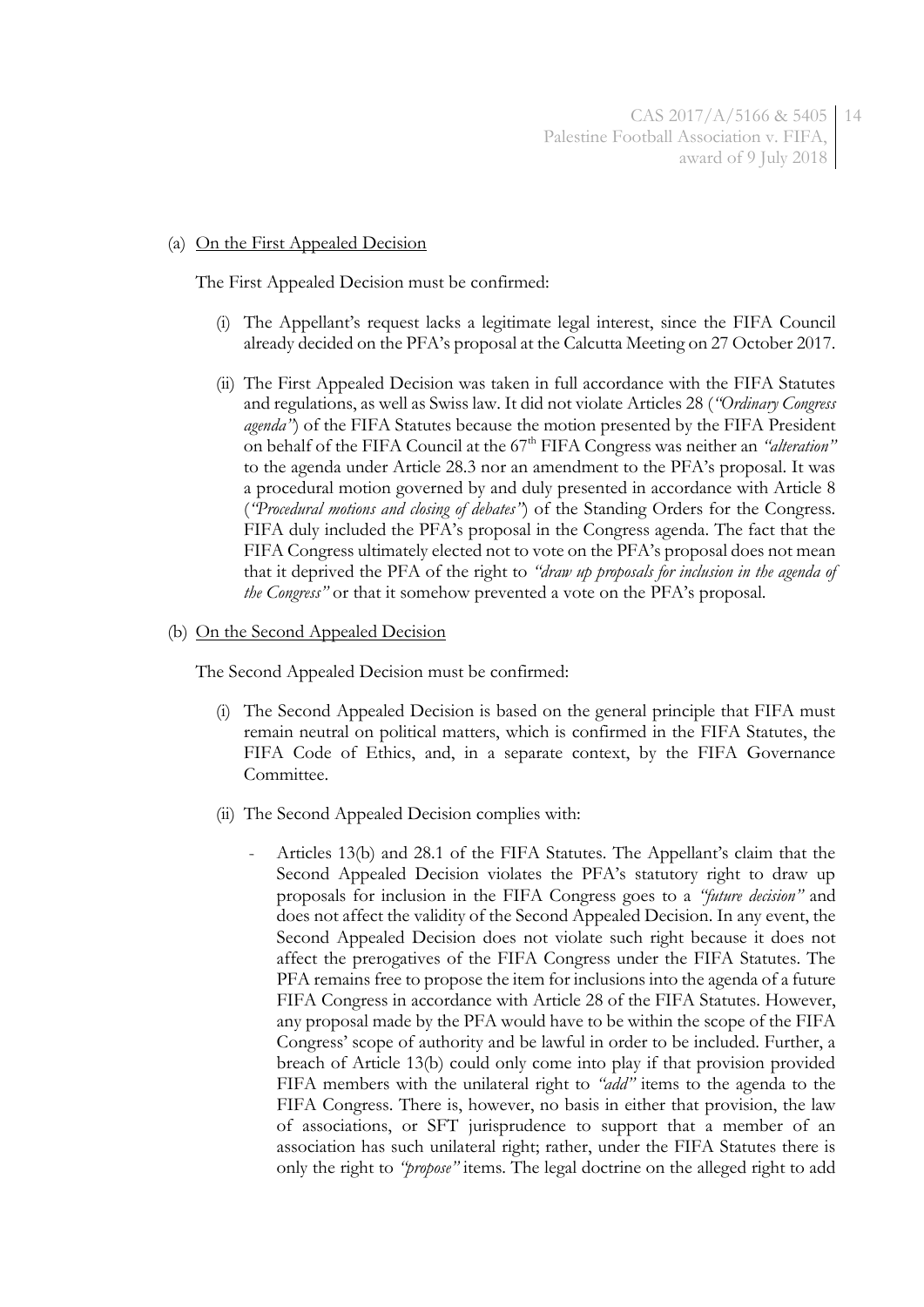items diverges and, in any case, is irrelevant to the extent that the issue is dealt with by the FIFA Statutes (in keeping with the association's autonomy) which only grants the right to propose an item to the agenda of the FIFA Congress.

- Article 3 of the FIFA Statutes, as it does not violate the principle of freedom of speech; and
- Articles 50 of the FIFA Statutes and 36 of the FIFA Governance Regulations. Appellant misreads the Second Appealed Decision. The decision does not instruct other FIFA bodies to refrain from taking any disciplinary actions or other measures; it only indicates that the FIFA Council itself would refrain from requesting any other FIFA body to do so. Therefore, it does not interfere with the institutional independence of other FIFA bodies.

## **VI. JURISDICTION**

53. Article R47 of the CAS Code provides as follows:

*"An appeal against the decision of a federation, association or sports-related body may be filed with CAS if the statutes or regulations of the said body so provide or if the parties have concluded a specific arbitration agreement and if the Appellant has exhausted the legal remedies available to it prior to the appeal, in accordance with the statutes or regulations of that body"*.

54. Articles 57.1 and 58.1 of the FIFA Statutes provide, respectively:

*"FIFA recognises the independent Court of Arbitration for Sport (CAS) with headquarters in Lausanne (Switzerland) to resolve disputes between FIFA, member associations, confederations, leagues, clubs, players, officials, intermediaries and licensed match agents"*; and

*"Appeals against final decisions passed by FIFA's legal bodies … shall be lodged with CAS"*.

- 55. Both of the Appellant's appeals come from decisions of FIFA bodies the FIFA Congress in CAS 5166 and the FIFA Council in CAS 5405 – which are not appealable internally within FIFA. Therefore, the CAS has jurisdiction to decide the disputes in both proceedings.
- 56. The Parties did not dispute the jurisdiction of the CAS in either proceeding and confirmed it by signing the Orders of Procedure.

#### **VII. ADMISSIBILITY**

- 57. The admissibility of the appeals is not challenged.
- 58. Article R49 of the CAS Code provides as follows: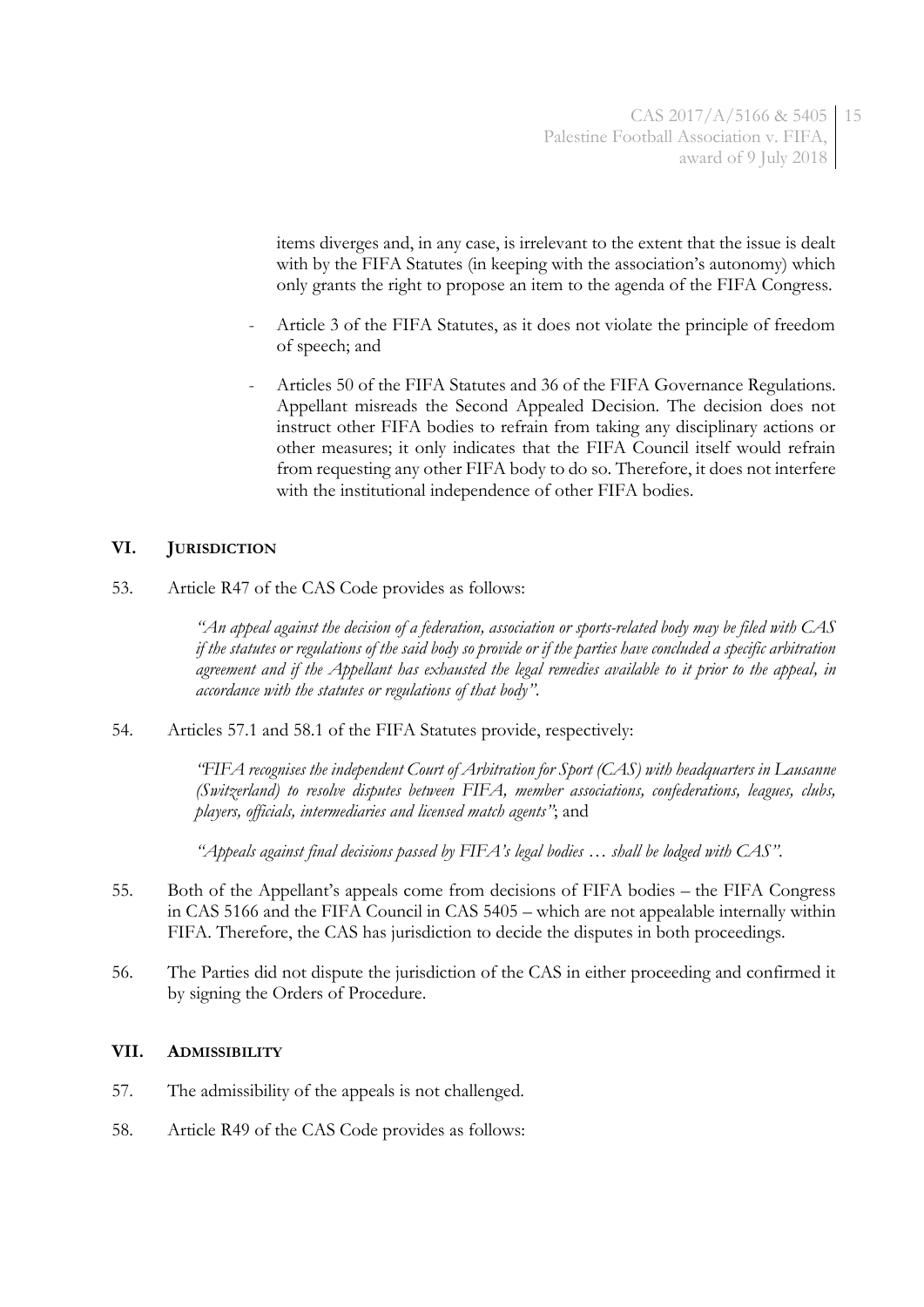*"In the absence of a time limit set in the statutes or regulations of the federation, association or sportsrelated body concerned, or in a previous agreement, the time limit for appeal shall be twenty-one days from the receipt of the decision appealed against. The Division President shall not initiate a procedure if the statement of appeal is, on its face, late and shall so notify the person who filed the document"*.

- 59. According to Article 58.1 of the FIFA Statutes, appeals *"shall be lodged with CAS within 21 days of notification of the decision in question"*.
- 60. The 67th FIFA Congress took the First Appealed Decision on 11 May 2017 and the Appellant then lodged an appeal on 30 May 2017. The FIFA Council took the Second Appealed Decision on 27 October 2017 and the Appellant then filed a statement of appeal against that decision on 16 November 2017. The Appellant thus complied with the 21 days allotted under Article 58.1 of the FIFA Statutes in both proceedings.
- 61. It follows that both Appellant's appeals are admissible.

## **VIII. APPLICABLE LAW**

62. Article R58 of the CAS Code provides as follows:

*"The Panel shall decide the dispute according to the applicable regulations and, subsidiarily, to the rules of law chosen by the parties or, in the absence of such a choice, according to the law of the country in which the federation, association or sports-related body which has issued the challenged decision is domiciled or according to the rules of law that the Panel deems appropriate. In the latter case, the Panel shall give reasons for its decision"*.

- 63. Pursuant to Article 57.2 of the FIFA Statutes, *"[t]he provisions of the CAS Code of Sports-related Arbitration shall apply to the proceedings. CAS shall primarily apply the various regulations of FIFA and, additionally, Swiss law"*.
- 64. During the proceedings, both Parties invoked and analysed in writing and orally the FIFA Statutes and regulations in force at the time of the two appealed decisions as well as Swiss law (particularly Swiss association law).
- 65. It follows that the Panel must decide the present dispute in accordance with the FIFA Statutes (the version in force as of 27 April 2016) and other FIFA regulations (in particular the Standing Orders of the Congress in force as of 26 February 2016) and, additionally, Swiss law.

## **IX. MERITS**

## **A. Merits of CAS 2017/A/5166**

66. The Appellant challenges the First Appealed Decision (see this decision *supra* at paras. [19](#page-5-0) and [23\)](#page-6-0) as null and void, annullable, and/or invalid on the ground that it allegedly violated several articles of the FIFA Statutes, the Standing Orders of the Congress, and the FIFA Governance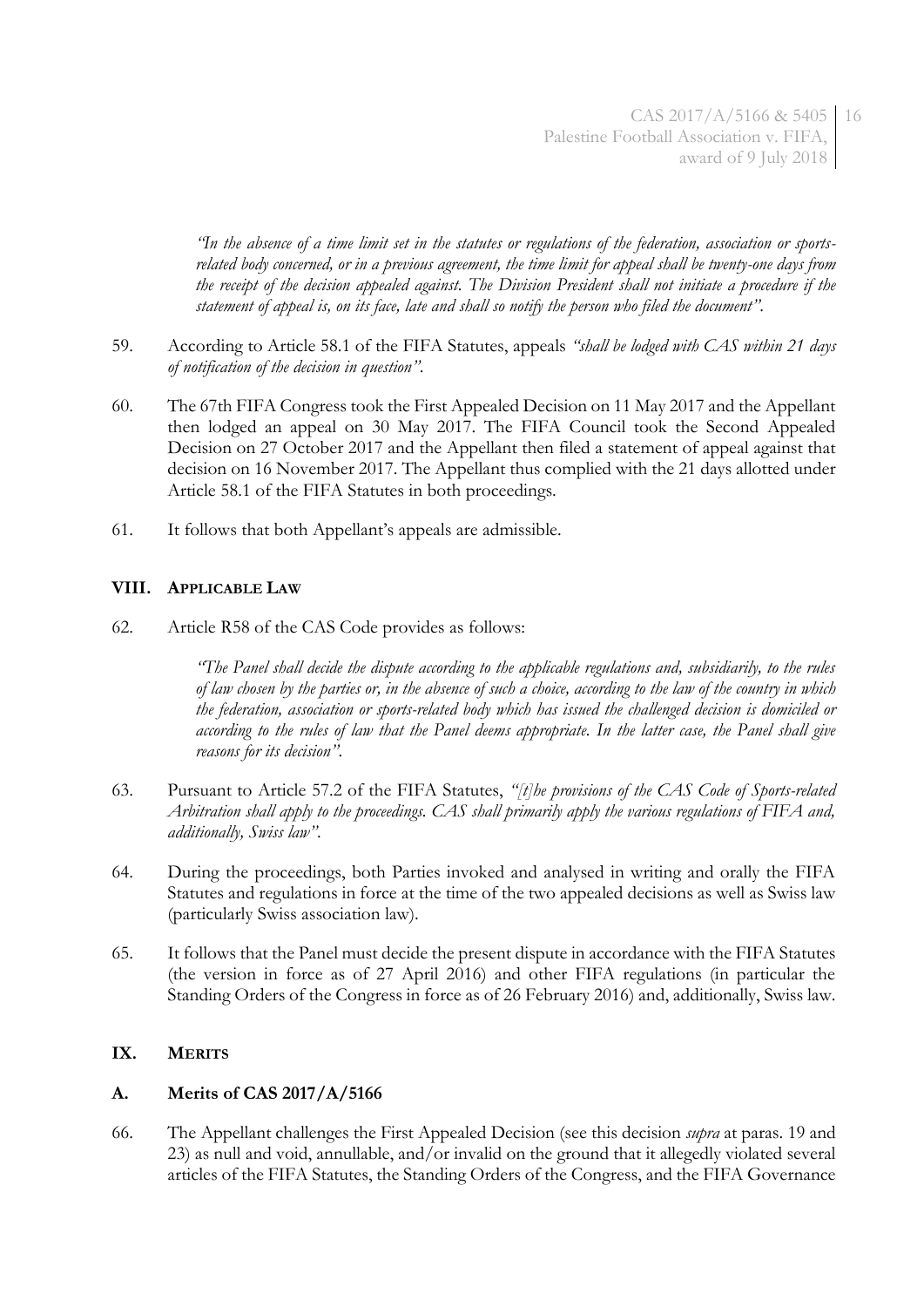Regulations (see *supra* at para. [50\)](#page-11-0). In short, the Appellant argues that (a) the FIFA President and FIFA Council breached FIFA's procedural rules by submitting a *"proposal and a motion"* at the 67<sup>th</sup> FIFA Congress to not vote on the PFA's proposal (hereinafter the "Motion"), and (b) the First Appealed Decision violated various of the Appellant's rights as a FIFA member. The Respondent, on the other hand, contests that any such infringements occurred and seeks that the First Appealed Decision be confirmed in its entirety.

67. In light of the Parties' dispute, the Panel must assess whether it should set aside the First Appealed Decision. In order to determine that issue, however, the Panel must first address the following issues: (i) the exact content of the PFA's proposal to the Congress; (ii) what the First Appealed Decision actually pronounced, i.e. the *decisum* of the First Appealed Decision; (iii) whether the Appellant has legal interest to challenge said decision; (iv) whether the Motion put before the FIFA Congress by the FIFA President on behalf of the FIFA Council was a procedural motion or a substantive proposal; (v) whether any FIFA's procedural rules were infringed; and (vi) whether the Appellant's membership rights were violated.

# **(i) The content of the PFA's proposal**

- 68. The Panel reminds that the PFA's proposal before the Congress was *"to recognise the PFA's entitlement to all its right as described in Article 13 of FIFA Statutes"* (see *supra* at para. [9\)](#page-2-0). In this connection, Article 13 of the FIFA Statutes (entitled *"Member associations' rights"*) is a general catalogue of FIFA members' rights, reading as follows: *"1. Member associations have the following rights: a) to take part in the Congress; b) to draw up proposals for inclusion in the agenda of the Congress; c) to nominate candidates for the FIFA presidency and the Council; d) to participate in and cast their votes at all FIFA elections in accordance with the FIFA Governance Regulations; e) to take part in competitions organised by FIFA; f) to take part in FIFA's assistance and development programmes; and g) to exercise all other rights arising from these Statutes and other regulations. 2. The exercise of these rights is subject to other provisions in these Statutes and the applicable regulations"*.
- 69. The Panel notes, in light of Article 13 of the FIFA Statutes, that the related item inserted in the agenda of the  $67<sup>th</sup>$  Congress, although slightly reworded by FIFA and not mentioning Article 13 (*"Request for official recognition of the Palestinian Football Association's entitlements to all of its rights as described in the FIFA Statutes (proposed by the Palestinian Football Association)"*, *supra* at para. [10\)](#page-3-0), correctly mirrored the request put forward by the Appellant, who in fact did not complain about such rewording.
- 70. It does not escape the Panel's attention that the PFA's proposal indirectly addressed, at least from a policy viewpoint, the Israeli Clubs Issue and, more generally, the issue of the administration of football in the West Bank territories in relation to Article 72.2 of the FIFA Statutes, prohibiting member associations and their clubs from playing on the territory of another member association without the latter's approval. This is reflected in the PFA's letter to FIFA dated 10 March 2017 (see *supra* at para. [9\)](#page-2-0) and in the oral intervention of the PFA President at the 67<sup>th</sup> FIFA Congress (see *supra* at para. [16\)](#page-4-0). However, the Appellant made it absolutely clear, in its written and oral submissions, that with its request it sought Congress' vote only on the proposal as above written, and did not in these proceedings seek any sanction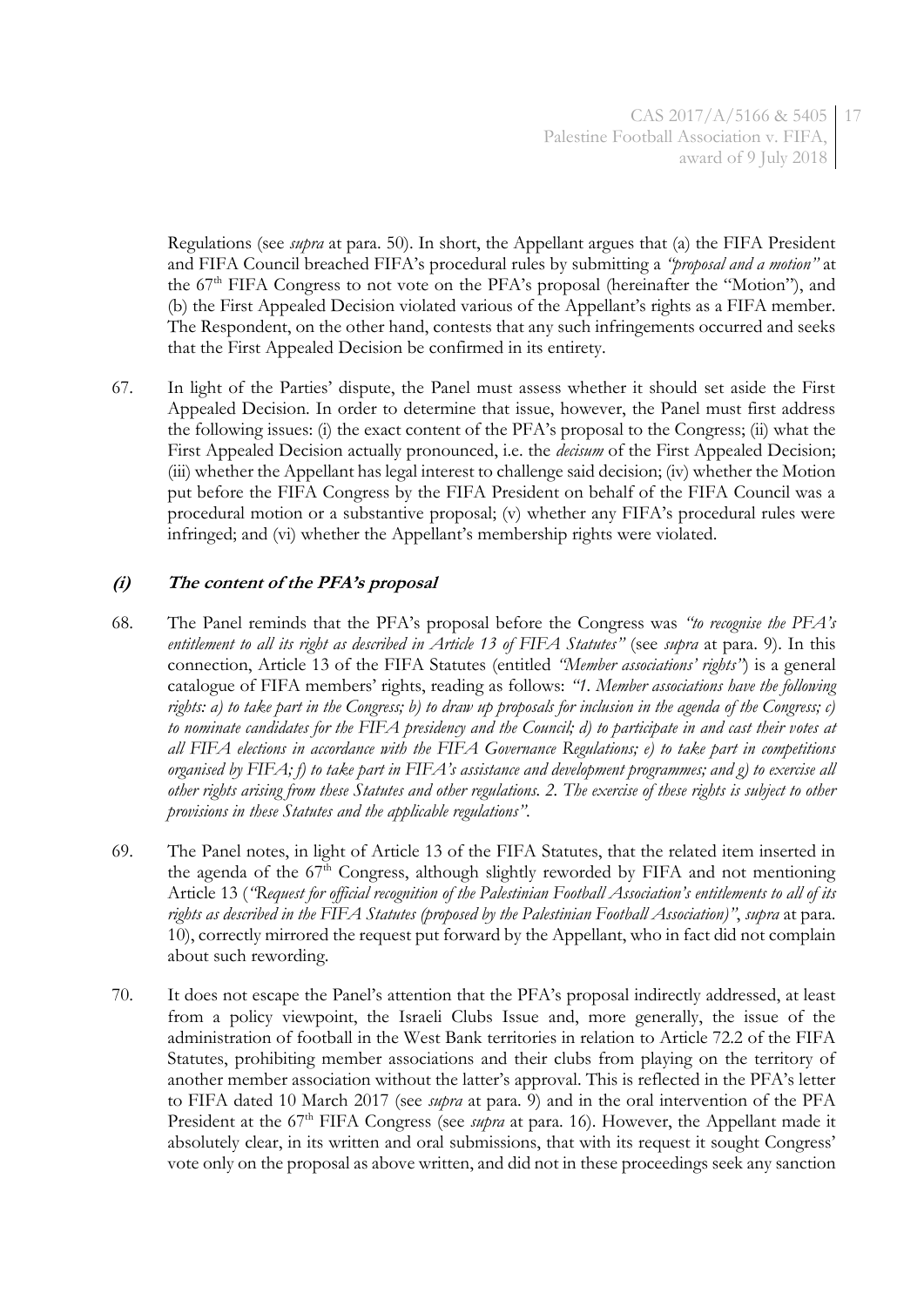against the IFA. Accordingly, the Panel must treat the PFA's proposal on the basis of the characterisation given to it by the Appellant.

## **(ii) The decisum of the First Appealed Decision**

- 71. The Panel observes that, with the First Appealed Decision, the FIFA Congress decided, first, to delegate the decision on the PFA's proposal to the Council as it considered that body to be the competent FIFA body to decide the matter and, second, to postpone the decision on the PFA's proposal until the end of March 2018, and if possible by October 2017, in order to give time to the FIFA Council to better evaluate the situation (see *supra* at paras. [19,](#page-5-0) [22](#page-6-1) and [23\)](#page-6-0).
- 72. As to the first point, irrespective of whether or not the Council was initially the competent FIFA body to deal with the PFA's proposal (which the Panel need not decide), the Congress, in satisfaction of the simple majority required under Article 30, para. 9 of the FIFA Statutes (see *infra* at para. [88\)](#page-20-0), decided not to vote on that matter and instead delegated it to the FIFA Council. In so acting, the FIFA Congress made the FIFA Council the body responsible to deal with the PFA's proposal. As the supreme body of FIFA (see Article 24 of the FIFA Statutes) which manifests by democratic vote the collective will of all of the FIFA members, the Panel considers that the Congress was well within its rights to take such action.
- 73. The FIFA Congress was also within its rights in acting to postpone the PFA's proposal. As will be discussed *infra* at para. [78](#page-18-0) *et seq.*, the FIFA Congress respected all procedural and members' rights embodied in the various FIFA regulations when it decided not to vote on the PFA's proposal, and to postpone the decision on such proposal until a later date.

## **(iii) The Appellant's legal interest**

- 74. The Respondent contends that the Appellant has no legal interest to challenge the First Appealed Decision. Essentially, the Respondent, although admitting that under Article 75 of the Swiss Civil Code an action to set aside is admissible irrespective of any *"special"* legal interest, maintains that the Appellant does not have sufficient legal interest because the FIFA Council already took a decision on the PFA's proposal (the Second Appealed Decision).
- 75. The Panel rejects the Respondent's position. According to CAS jurisprudence, only an aggrieved party, having something at stake and, thus, a concrete legal interest (*"intérêt à agir"*) in challenging a decision adopted by a sports body, may appeal to the CAS against a decision  $(CAS 2009/A/1880-1881$ , at para. 29). The CAS has further held  $-$  in the context of an association law-related dispute – that a claim shall be deemed inadmissible if it *"clearly does not serve the purpose of the Appellant"* (CAS 2016/A/4602, at para. 49).
- 76. The Panel considers that the issue raised by the Respondent goes to the merits of the case. The Panel finds that the Appellant undoubtedly has a legal interest in establishing whether the Motion has been carried out as an improper alteration of the agenda pursuant to Article 28.3, and whether the First Appealed Decision was invalid. Indeed, if that decision were held to be invalid, this would mean that the  $67<sup>th</sup>$  FIFA Congress unlawfully decided that the matter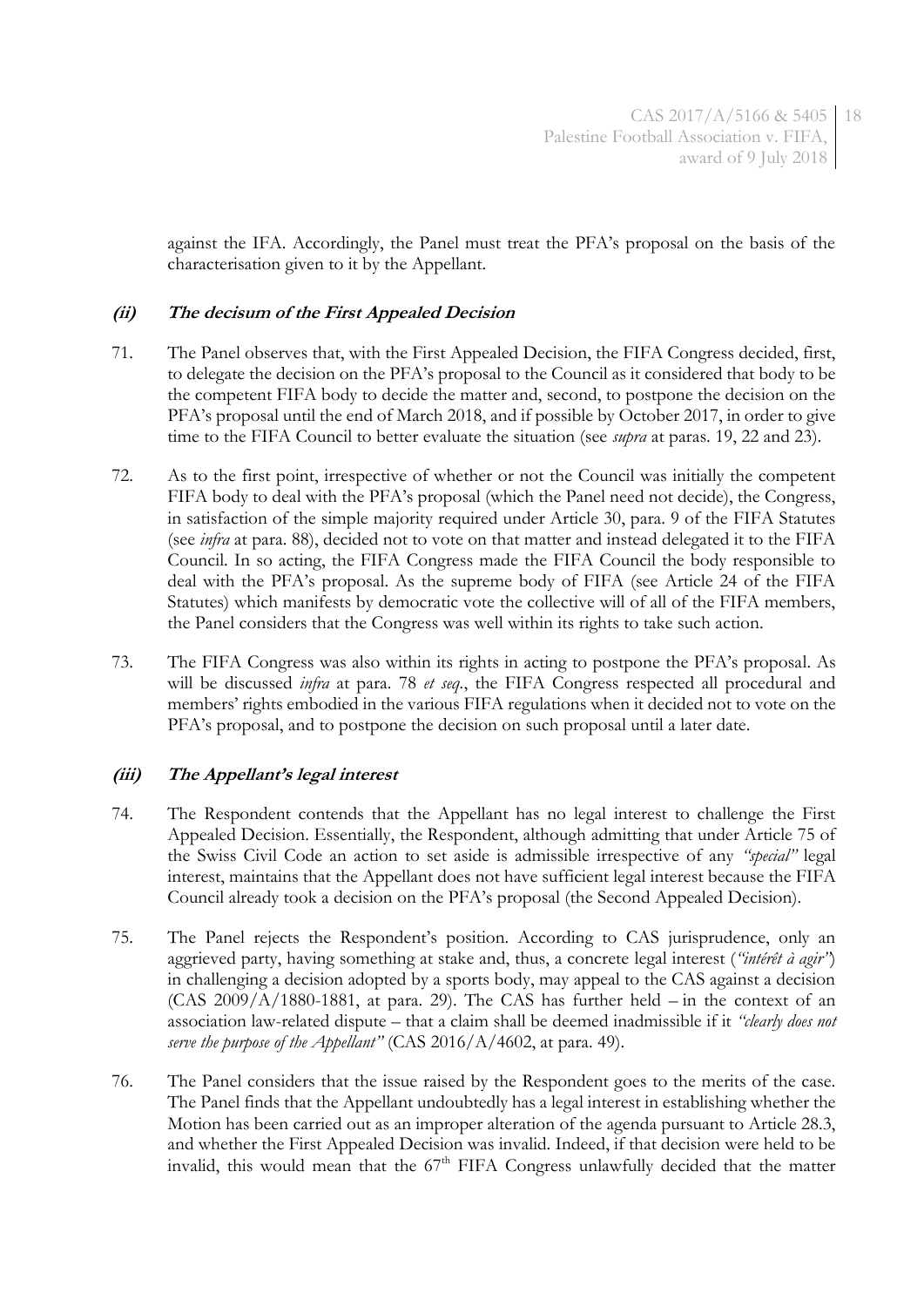pertained to the competence of the FIFA Council; this, in turn, could have an impact on the issue of whether the FIFA Council was entitled to take the Second Appealed Decision, consequently putting the validity of that second decision into question. In this way, the Appellant's interest does not merely pertain to abstract, theoretical legal issues but to concrete rights and duties which it has and which are established under the FIFA Statutes.

77. The Panel thus concludes that the Appellant has a legal interest to act against the First Appealed Decision.

## **(iv) Procedural or substantive motion**

- <span id="page-18-0"></span>78. At the heart of the dispute about whether FIFA breached its procedural rules is the question of whether the Motion was procedural or substantive in nature. The Appellant submits that, with the benefit of hindsight, it is evident that the Motion was not procedural in nature and constituted a substantive *"alteration"* of the agenda. In support of that submission, the Appellant contends that the Motion and the ensuing First Appealed Decision *"disposed of"* the PFA's proposal and made it *"disappear"*. The Panel has carefully considered the Appellant's position but has not been persuaded by it, for the following reasons.
- 79. The Panel points out that, in any formal gathering such as an assembly or meeting of a corporation or association, a "procedural motion" relates to procedural issues, such as the manner by which the assembly or meeting is conducted and agenda items are administered. A substantive motion or action, on the other hand, relates to the substance or subject-matter of the agenda item under consideration.
- 80. In the present case, the Panel identifies the Motion (regardless of the unclear label *"proposal and a motion*<sup>"</sup>) as a procedural motion because, by approving it, the FIFA Congress did not address in any way the PFA's request to have recognized its rights under the FIFA Statutes. Instead, the FIFA Congress decided:
	- not to vote on the proposal of the [PFA]<sup>"</sup>, i.e. not to take any action on the substance of the PFA's proposal for official recognition of its rights (including with relation to the Israeli Clubs Issue);
	- that the matter was within the *"competence"* of the FIFA Council (or, more correctly articulated, that it was within the scope of authority of that body); and
	- that the FIFA Council should decide the matter when it would be more adequately prepared to handle it, no later than March 2018, and if possible by October 2017.
- 81. The Panel observes that the Motion thus only related to the *manner* in which the substantive PFA proposal would be dealt with. The Motion was not substantive because it did not request the FIFA Congress to actually enter into the substance or subject-matter of the PFA's proposal listed as item 14.3 of the agenda by rejecting or dismissing it, and expressed no view on the substance. Nor did the PFA's proposal *"disappear"*. The FIFA Congress merely moved it to be decided at another time by another FIFA body. Therefore, in the view of the Panel,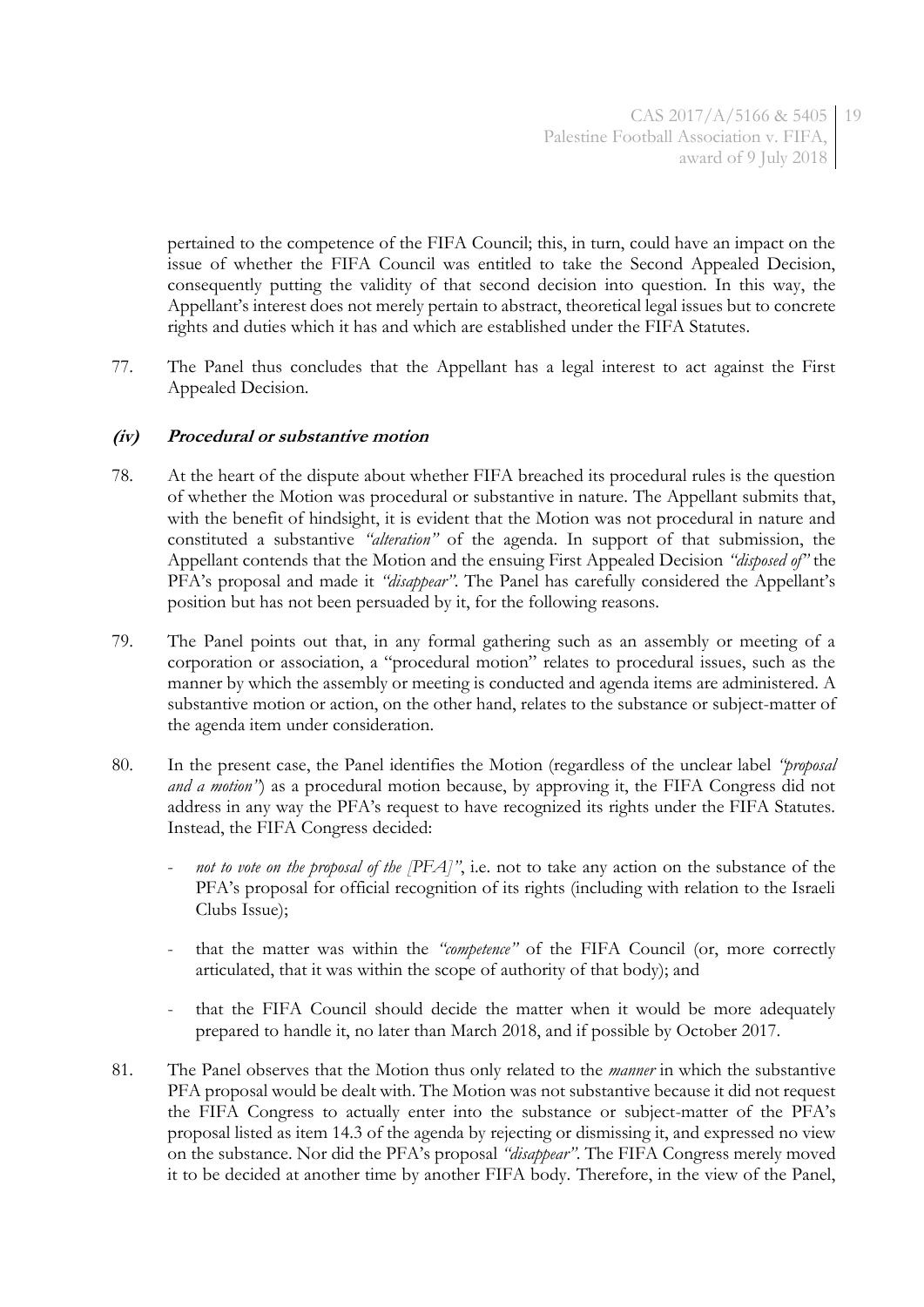the Motion is properly to be treated as being a procedural motion. Whatever the FIFA Council later decided at the Calcutta Meeting on 27 October 2017 with the Second Appealed Decision cannot affect the inherent procedural character of the Motion and the validity of the First Appealed Decision.

82. In reaching the above conclusion, the Panel is comforted by the fact that both Parties' Swiss law experts agreed during the hearing that the Motion was procedural in character.

## **(v) No breach of FIFA's procedural rules**

- 83. The Panel observes that, according to both experts that testified before the Panel, under Swiss association law the right to propose an item to be inserted in the agenda or even the right to add one – assuming it exists as the Appellant's expert suggests – does not entitle a member to a specific right as to how such item will be acted upon by the general assembly of an association. Both experts confirmed that an association member does not have a guaranteed right that the item added to the agenda will be discussed substantively by the general assembly and/or necessarily lead to a substantive decision. In other words, the Parties' experts are in agreement that whatever the FIFA Congress decides to do with an item on the agenda (e.g. accept, dismiss, delegate, postpone it, etc.) and to whatever extent it elects to discuss it, the Congress is free to make that determination for itself.
- 84. Based on this premise, the Panel finds that the Motion, being a procedural motion, was presented and acted upon without violating any FIFA rules, for the reasons set out below.
- <span id="page-19-0"></span>85. The main violation argued by the Appellant concerns Article 28 of the FIFA Statutes, which so reads: *"1. The Secretary General shall draw up the agenda based on proposals from the Council and the member associations. Any proposal that a member association wishes to submit to the Congress shall be sent to the general secretariat in writing, with a brief explanation, at least two months before the date of the Congress. 2. The Congress agenda shall include the following mandatory items: … (n) votes on proposals for adopting and emending the Statutes, the Regulations Governing the Application of the Statutes and the Standing Orders of the Congress (if applicable); (o) discussion of proposals duly submitted by the member associations and the Council within the period stipulated under par. 1 (if applicable) … 3. The agenda of an Ordinary Congress may be altered, provided three-quarters (3/4) of the member associations present at the Congress and eligible to vote agree to such a motion"*.
- 86. Contrary to the Appellant's position, the Panel is of the view that the Motion, since it was procedural in nature, did not constitute a *"proposal"* or *"alteration"* of the agenda under Article 28 of the FIFA Statutes. Therefore, it did not have to be included in the agenda of the FIFA Congress, or require that it be approved by a 3/4 vote as alterations to the agenda must.
- 87. The Panel's view is consistent with Article 8 (*"Procedural motions and closing of debates"*) of the Standing Orders of the Congress, which reads as follows: *"1. If a procedural motion is made, discussion on the main question shall be suspended until a vote has been taken on the motion"*. This is the only applicable FIFA provision governing procedural motions and implicitly, but nevertheless rather clearly, shows that there is no requirement to table a proposal in advance, or to formally alter the agenda in order to move, and then vote on a procedural motion. The Panel is of the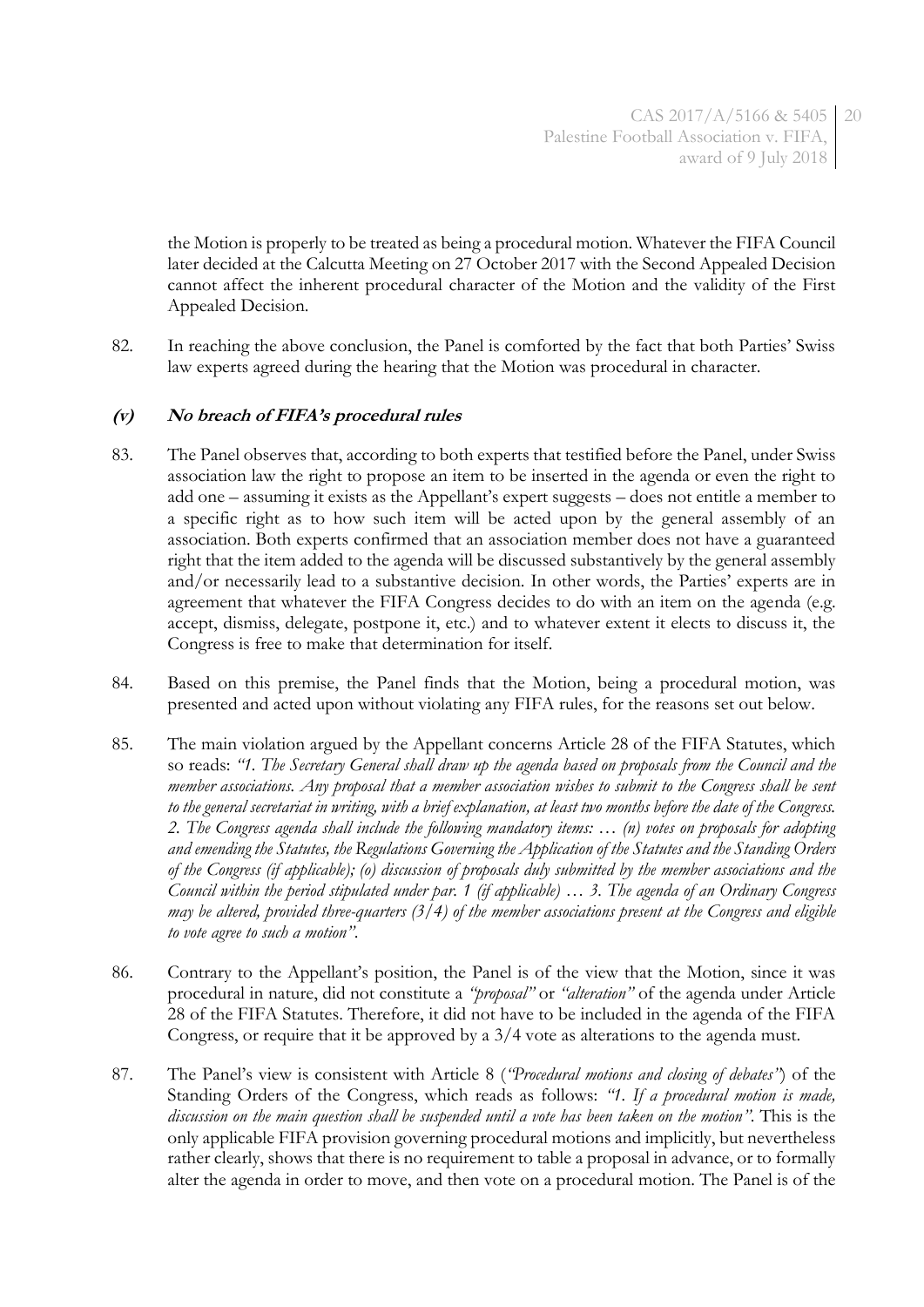view, comforted by the evidence submitted on Swiss law, that any general meeting of the members of an association has an inherent power to vote on a procedural motion and decide, for example, to postpone the voting on a given issue or, like in the case at hand, to delegate the decision on a given issue to the executive body of the organization (unless this delegation were explicitly forbidden by the association's statutes, which is not the case here).

- <span id="page-20-0"></span>88. In the present case, when the FIFA President set out the Motion on behalf of the FIFA Council, the FIFA Congress suspended the discussion on the PFA's proposal until it voted on said Motion. As no FIFA rule fixes a specific majority for procedural motions, only a simple majority (i.e. more than 50% of the valid votes cast) was necessary for the Motion to pass pursuant to Article 30, para. 9 of the FIFA Statutes. The Panel notes that the FIFA Congress passed such a vote with 73 percent in favour.
- 89. The Panel is of the opinion, contrary to the Appellant's position, that Articles 7.2 and 9.7 of the Standing Orders of the Congress are inapplicable to procedural motions. This is because they make reference to amendments (and alterations of amendments) to proposals that have been tabled in accordance with Article 28 of the FIFA Statutes (see *supra* at para. [85\)](#page-19-0). In fact, Article 7 is entitled *"Proposals"* and its paragraph 2 stipulates that *"[a]ny amendment shall be drawn up in writing and passed to the chair before being put to the debate"*, while Article 9 is entitled *"Votes"* and its paragraph 7 provides that *"Alterations to amendments shall be put to the vote before the amendments proper, and amendments before the main proposal"*. Neither provision deals with procedural motions; rather, both provisions deal with how the Congress should deal with the discussion of and voting on substantive proposals that were regularly tabled prior to the Congress and that, during the Congress, undergo impromptu requests for amendment (and alterations thereof).
- 90. In light of the foregoing, the Panel concludes that the First Appealed Decision was based on a procedural motion, and that it did not violate any of FIFA's procedural rules.

## **(vi) No breach of the Appellant's rights as a FIFA member**

- <span id="page-20-1"></span>91. The next question for the Panel is whether the First Appealed Decision complied with the Appellant's rights as a FIFA member under the FIFA Statutes and regulations. The Panel finds that the First Appealed Decision was compliant with the various FIFA provisions invoked by the Appellant.
- <span id="page-20-2"></span>92. With regard to Article 28 (*"Ordinary Congress Agenda"*) of the FIFA Statutes (quoted *supra* at para. [85\)](#page-19-0), the Panel observes that said provision requires the FIFA Secretary General to draw up the agenda based on proposals from the member associations and FIFA Council and that the agenda include a discussion on said proposals. The 67<sup>th</sup> FIFA Congress' decision not to vote on the PFA's proposal and delegate to the FIFA Council the authority to deal with the matter before the end of March 2018, did not deprive the Appellant of its rights under Article 28 of the FIFA Statutes. As the Parties' experts both confirmed during the hearing, a member of an association has no guaranteed right that an item placed on the agenda will be discussed to its satisfaction or voted on. The FIFA Congress is entitled to take procedural actions, such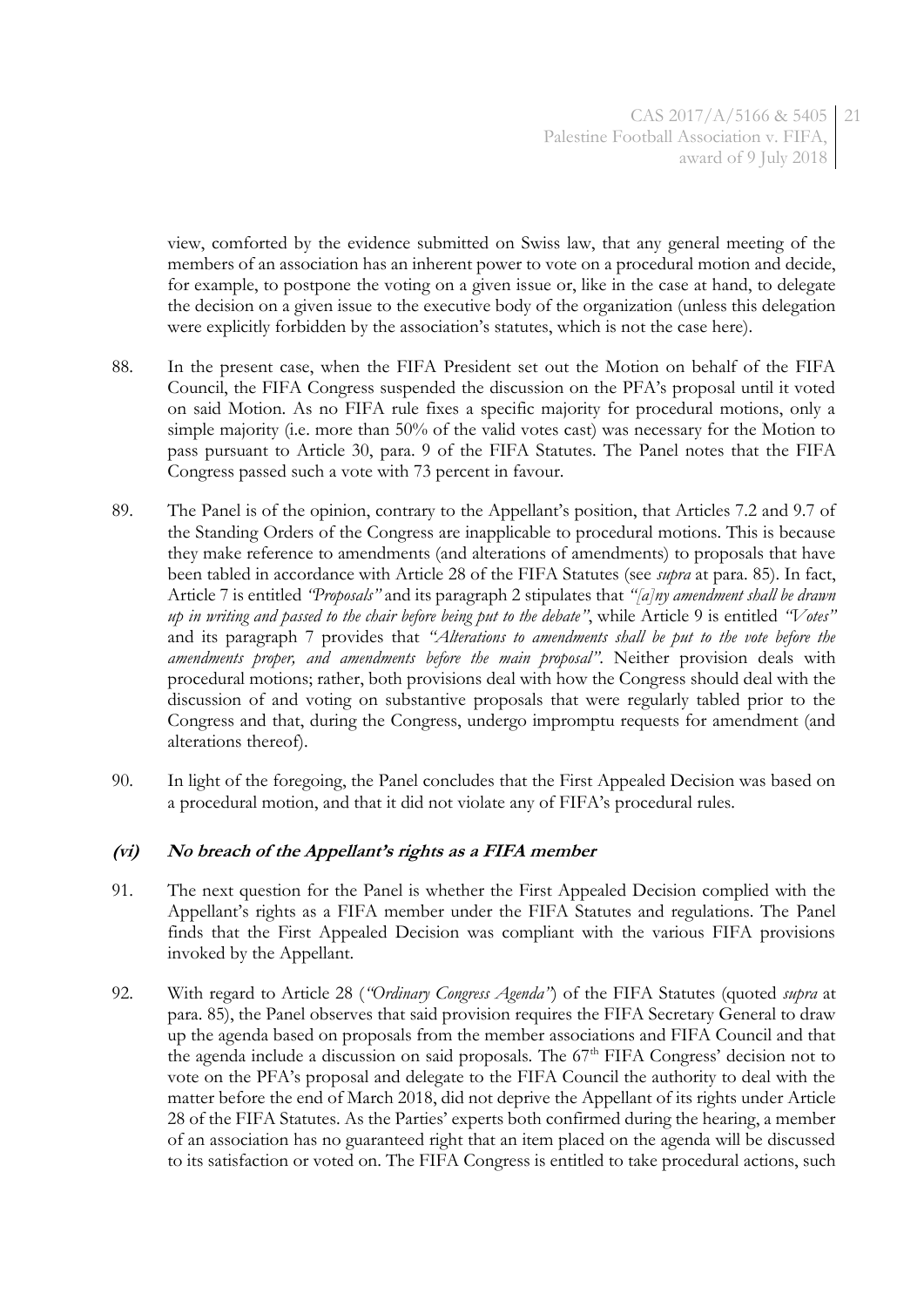<span id="page-21-0"></span>as postponing the resolution of a matter, until a more suitable and appropriate time and/or to delegate the matter to the Council.

- 93. With regard to Article 13 (*"Member associations' rights"*) of the FIFA Statutes and Article 5 (*"Debates"*) of the Standing Orders of the Congress, the Panel observes the following:
	- Article 13 provides as follows: *"1. Member associations have the following rights: … (b) to draw up proposals for inclusion in the agenda for the Congress; … (g) to exercise all other rights arising from these Statutes and other regulations"*. The Appellant contends that the First Appealed Decision violated said articles because it *"prevented"* the FIFA Congress from respecting its rights as a FIFA member to have a vote on its proposal, draw up proposals for inclusion in the agenda, and exercise all other rights under the FIFA Statutes and regulations. The Panel rejects this argument. It is undeniable that the Appellant did in fact *"draw up a proposal for inclusion in the agenda"* and that FIFA, whether obligated or not (a question that the Panel need not resolve, see *infra* at para. [112\)](#page-26-0), placed it on the agenda. It is true that, ultimately, the FIFA Congress elected not to vote on the matter and delegated it to the FIFA Council to resolve later. However, as the Panel held above, the fact that an item is on the agenda does not guarantee the right that the FIFA Congress will vote on it. Therefore, there is no violation of Article 13 of the FIFA Statutes.
	- There is also no violation of Article 5 of the Standing Orders of the Congress. That provision requires: *"1. Debates on each item on the agenda shall be preceded by a short report: … c) by a delegate from the member association that requested the item be included in the agenda"*. As the recording of the 67<sup>th</sup> FIFA Congress confirms, the transcript of which is reproduced above at paras. [16-](#page-4-0)[22,](#page-6-1) the PFA President had the opportunity to present more than a *"short report"*. The PFA President presented the PFA proposal at great length and rebutted comments made by the IFA President before the FIFA President put the Motion on the floor.
- 94. The Appellant also argues that the Respondent violated Articles 24 (*"Bodies"*), 25 (*"Congress"*), 26 (*"Vote, delegates, observers"*), 28 (*"Ordinary Congress agenda"*), 34 (*"Powers of the Council"*), 35 (*"President"*) of the FIFA Statutes and Articles 3 (*"General conduct of members of FIFA bodies and FIFA employees – FIFA compliance policy"*), 8 (*"Duties, powers and responsibilities [of the FIFA Council]"*), 10 (*"Council members' duties"*), and 14 (*"Role, duties, powers and responsibilities [of the FIFA President*<sup>"</sup>) of the FIFA Governance Regulations. The Panel observes that, generally speaking, the above provisions regulate (i) the scope of authority, specific powers/duties, and functioning of each FIFA body, (ii) the Ordinary Congress agenda, and (iii) who is entitled to vote at a FIFA Congress. With regard to the latter point, the FIFA rules stipulate that only the FIFA members present at a Congress are entitled to vote (Article 26.1 of the FIFA Statutes), while the FIFA Council members cannot be delegates for their respective associations (Article 26.4) and the President has no right to vote (Article 35.4).
- 95. The Appellant argues the FIFA Council and the FIFA President have exceeded their powers and thereby violated the above-cited articles. In the Appellant's view, neither the FIFA Council nor the FIFA President have (i) the capacity to undermine the rights of any member association, (ii) the right to *"prevent"* the FIFA Congress from voting on a proposal duly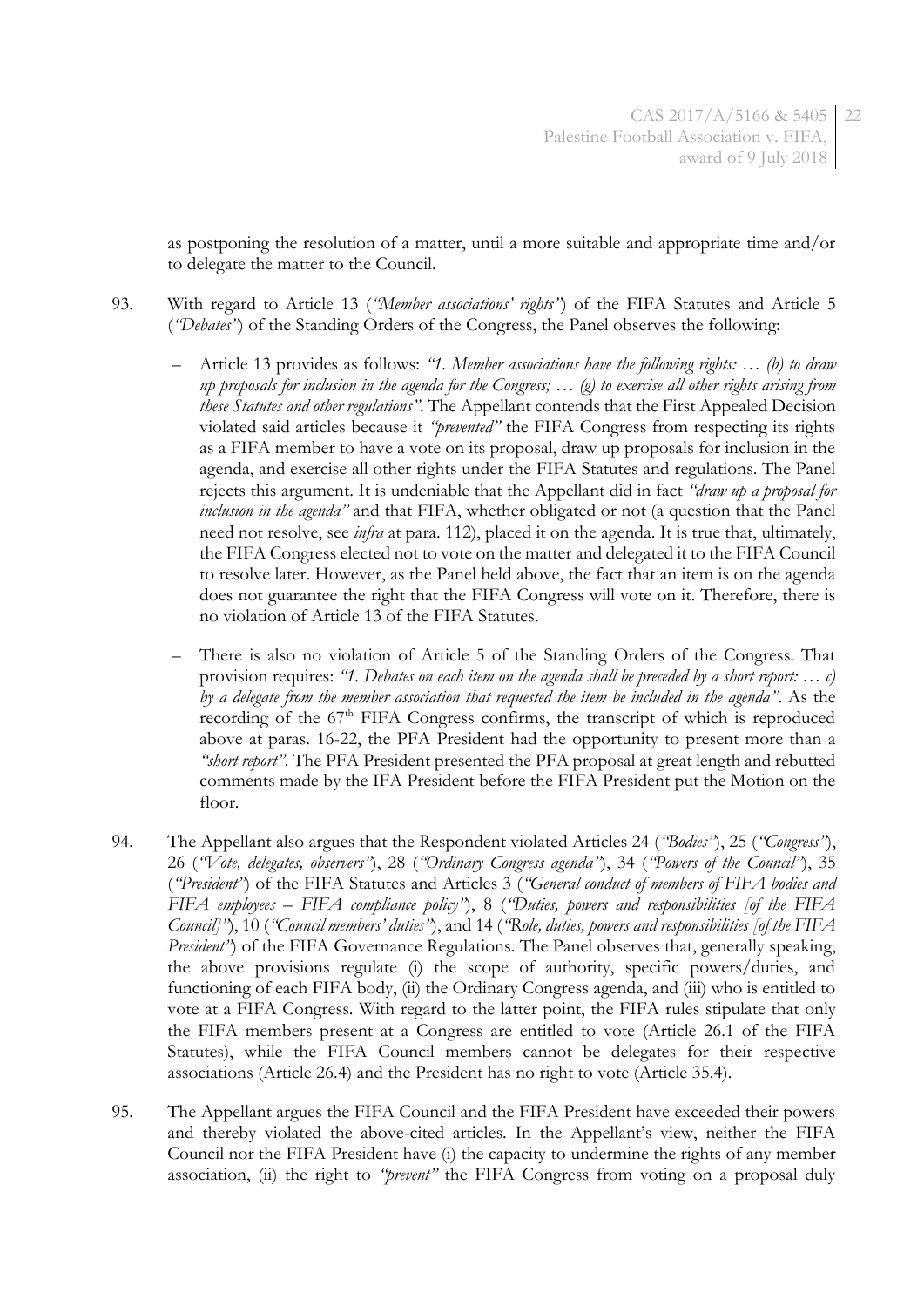presented by a member association and properly included in the agenda, or (iii) the right to vote in the FIFA Congress and induce the vote of delegates by misinforming them on the PFA's proposal and the status of the Monitoring Committee Report.

- 96. The Panel is not able to accept the notion that the FIFA President, Council or FIFA Congress exceeded their powers with the Motion and the First Appealed Decision. First, there is no indication that the FIFA President or a FIFA Council member voted on the Motion. Second, there is no indication that they misinformed the FIFA Congress. As evident from the recording and transcript of the 67<sup>th</sup> FIFA Congress, the FIFA President accurately communicated to the Congress that the FIFA Council considered that not voting on the PFA's proposal and delegating the matter to the FIFA Council for later resolution was warranted given the circumstances. Third, the FIFA Congress did not *"prevent"* a vote on the PFA's proposal. The FIFA Congress simply approved a procedural motion (i.e. a motion, not a binding act, by the FIFA Council on how to procedurally deal with an item). As noted above, the Appellant had no guaranteed right to what extent its proposal would be discussed or that it would be voted on. Fourth, there is no FIFA rule forbidding the President and/or Council to voice their opinions and submit procedural motions; actually, it would be absolutely counterintuitive and defy common sense if the bodies elected by the Congress to lead the organization were prohibited from expressing their opinions (and, in turn, naturally influencing the opinion of the voting members) and from submitting procedural motions during the Congress.
- 97. The Appellant then argues that the Respondent violated Articles 2 (*"Objectives"*), 3 (*"Human rights"*) and 4 (*"Non-discrimination, gender equality and stance against racism"*) of the FIFA Statutes. The Panel observes that:
	- Article 2 sets as a FIFA objective to improve the game of football and promote it globally *"in light of its … humanitarian values"*;
	- Article 3 declares that FIFA is *"committed to respecting all internationally recognised human rights and shall strive to promote the protection of these rights"*; and
	- Article 4 prohibits any sort of discrimination.
- 98. The Appellant argues that the First Appealed Decision infringes said provisions by violating the humanitarian values objective of FIFA, not respecting/promoting internationally recognized human rights, and discriminating against the PFA's footballers and officials. In support of its claim, the Appellant argues that the PFA's proposal is aimed at fighting human rights and discrimination violations. The Appellant asserts that the *"PFA Proposal emerge as an act to stop the discrimination that PFA its footballers and officials are facing everyday as a result of an illegal occupation of the Palestinian territory by the Israeli Defense Forces. This occupation is illegal in accordance with Swiss Law, the International Law and the International Humanitarian Law as established on several UN Security Council Resolutions which FIFA is ignoring"*. The Panel is of the opinion that – without expressing any view as to the merits – the argument goes to the *substance* of the PFA's proposal, which is not, on the approach taken by the Appellant, a matter that is before the Panel in the present arbitration. The Appellant has asked the Panel to determine whether the FIFA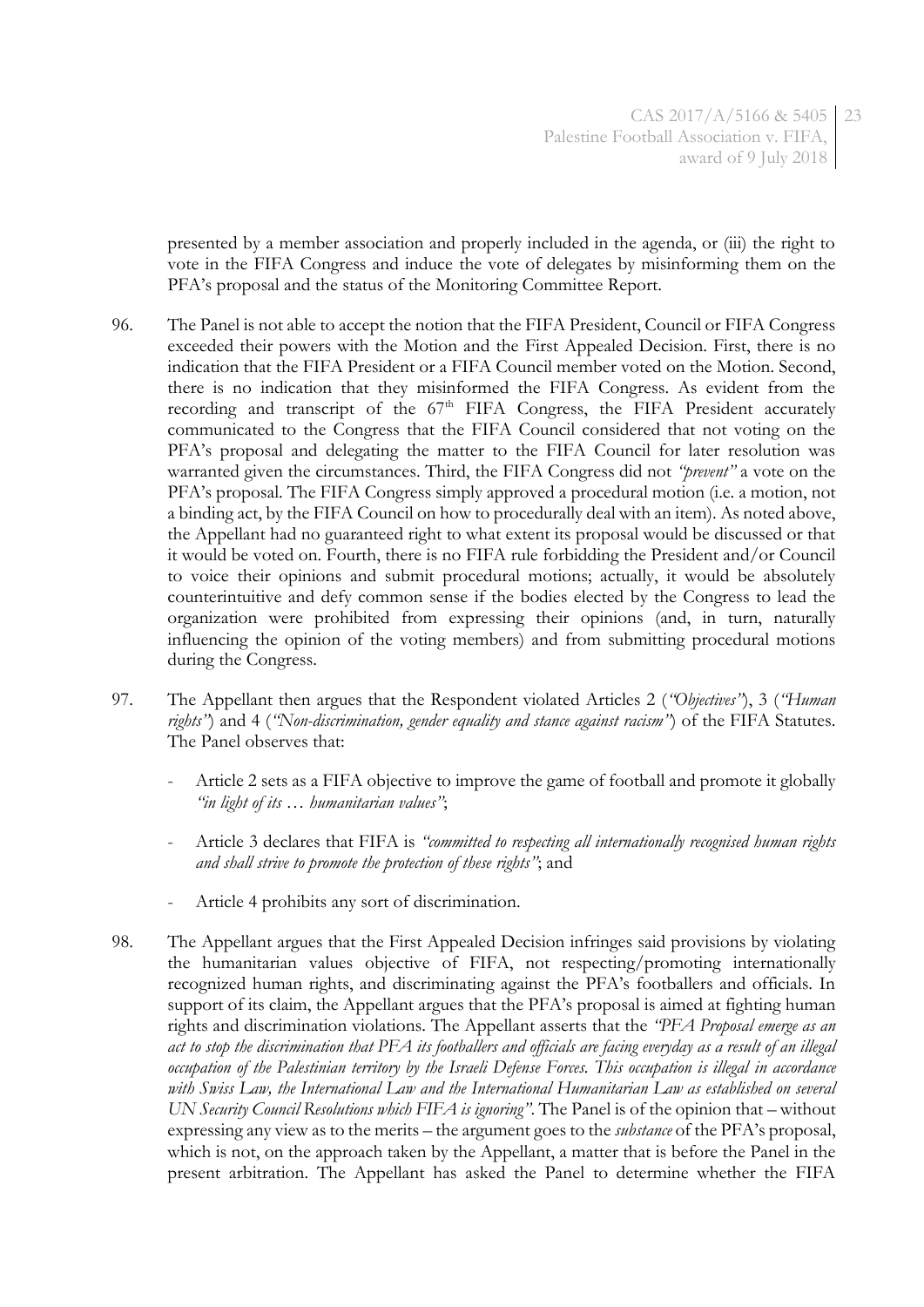Congress' decision to not vote on the PFA proposal is valid or not. The Panel has not been asked to address the underlying merits. Accordingly, the Panel has difficulty seeing how the procedural act of postponing and delegating to the Council the decision on the PFA proposal can – in and of itself – be said to determine a violation of human rights or discrimination.

- 99. The Appellant then invokes Article 5 (*"Promoting friendly relations"*) of the FIFA Statutes. This article requires that FIFA *"promote friendly relations"* and *"provide the necessary institutional means to resolve any dispute that may arise between or among member associations, confederations, club, officials and players"*. The Appellant argues that in *"preventing"* a vote on the PFA's proposal, FIFA has taken the side of the IFA in the conflict between the PFA and IFA and failed to promote friendly relations and provide the necessary institutional means to resolve the dispute between the PFA and IFA. However, as the Panel already held above, the FIFA Congress was not *"prevented"* from voting on the PFA's proposal. The FIFA Congress simply agreed not to vote on the PFA's proposal, and to delegate the matter to the FIFA Council on the basis that more time was necessary. Whilst noting the disappointment of the Appellant as to the course taken, the Panel does not consider that FIFA has sided with the IFA or failed to promote friendly relations with the postponement/delegation of the PFA's proposal. Further, the Panel notes that FIFA does have the institutional means in place to resolve the dispute between the PFA and IFA, such as the FIFA Congress and FIFA Council and even the Monitoring Committee, which FIFA established specifically to oversee and work on resolving the issues between said federations.
- 100. The Appellant also asserts that Article 10 (*"Admission, suspension and expulsion"*) and 16 (*"Suspension"*) of the FIFA Statutes by *"transferring"* from the FIFA Congress to the FIFA Council the power to suspend and expel a member. However, the Panel is bound to reject this argument because the Appellant made it clear at the hearing and in its briefs that its proposal to the 67<sup>th</sup> Congress did not seek the suspension or expulsion of the IFA. In any event, Article 10 of the FIFA Statutes provides that the FIFA Congress has the power to suspend a member association *"solely upon the recommendation of the Council"*. Therefore, the FIFA Council's involvement in such a matter cannot be deemed to be a violation of the FIFA Statutes.
- 101. Further, the Appellant argues that a violation of Article 14.1(i) (*"Member associations' obligations"*) of the FIFA Statutes occurred because the Prime Minister of Israel, Mr. Benjamin Netanyahu, allegedly called the FIFA President to influence him to remove the PFA motion from the agenda of the  $67<sup>th</sup>$  FIFA Congress. However, the Panel notes that (i) FIFA routinely has relationships with governments and heads thereof and that this, in and of itself, does not mean that it does not manage its affairs independently and without influence by any third parties, and (ii) there is no evidence before the Panel that the alleged actions of the Israeli Prime Minister caused the FIFA Congress to act in one way or the other. In any event, the Panel finds that since the FIFA body that took the First Appealed Decision – the FIFA Congress – is not a *"member association"*, Article 14.1(i) of the FIFA Statutes is inapplicable and, consequently, cannot have been violated.
- 102. Finally, with regard to Article 8 (*"Conduct of bodies, officials and others"*) of the FIFA Statutes, the Panel observes that this provision stipulates that *"All bodies and officials must observe the Statutes,*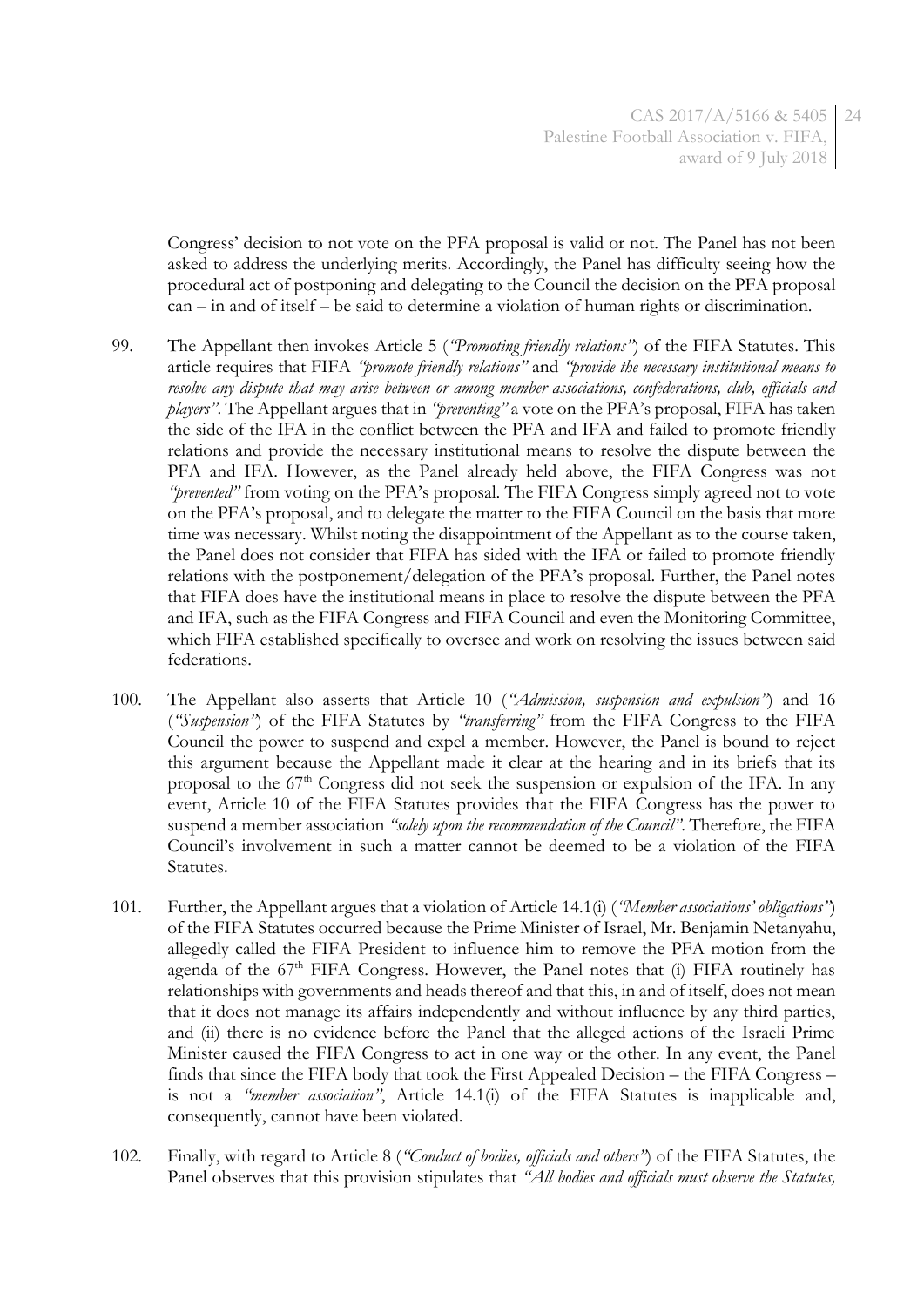*regulations, decisions and Code of Ethics of FIFA in their activities"*. As the Panel decided above, the FIFA President and Council in proposing the procedural motion, and the FIFA Congress in voting to accept it, did not violate any of the articles of the FIFA Statutes and regulations cited by the Appellant. Therefore, the Respondent has not violated Article 8 of the FIFA Statutes with the First Appealed Decision.

103. In light of the foregoing, the Panel concludes that no violations of the Appellant's rights as a member of FIFA have occurred. With no violations of such rights or other procedural rights, the Panel deems that the First Appealed Decision is valid and is to be confirmed.

# **B. Merits of CAS 2017/A/5405**

104. The Appellant requests the Panel to declare the Second Appealed Decision null and void or, alternatively, to annul it *ex tunc* because (i) the FIFA Council did not have the authority to instruct the FIFA Congress and other FIFA bodies not to deal with the IFA-PFA matter, and (ii) in *"closing"* the matter, the FIFA Council has violated the PFA's right under the FIFA Statutes and Swiss law to *"add"* an item to the agenda under Article 13(b) and 28.1 of the FIFA Statutes. The Respondent, on the other hand, seeks full confirmation of the Second Appealed Decision, alleging that (i) said decision did not affect the prerogatives of any FIFA bodies except the FIFA Council itself, and (ii) members do not have a unilateral right to add items to the agenda, only to *"propose"* an item, a right that the FIFA Council did not violate. In light of the Parties' disagreement, the Panel must assess (i) what the Second Appealed Decision actually pronounced, i.e. its *decisum*, and (ii) whether that decision violated the Appellant's rights related to the inclusion of items to the agenda.

# **(i) The decisum of the Second Appealed Decision**

- 105. The Panel observes that, on the Second Appealed Decision's face, the FIFA Council (i) reviewed the report submitted by the Chairman of the Monitoring Committee on the eve of the 67th FIFA Congress, (ii) asserted the exceptional complexity and sensitivity of the situation on the status of the West Bank territories, and (iii) declared that background circumstances existed which could not be ignored or changed unilaterally by FIFA and were actually in discussion at public international law level. The FIFA Council then decided that the issue was a political one and that the FIFA Council should remain neutral in this respect, and refrain from imposing any sanctions or taking any other measures on the IFA or PFA (as well as requesting any other body to do so). Therefore, the FIFA Council declared the matter to be closed and not subject to further discussion until the legal and/or *de facto* framework changes (see *supra* at para. [28](#page-7-0) for the relevant press release's exact language).
- 106. The Panel finds that, in essence then, FIFA recognized that it had before it an issue highly entangled with a complex public international law matter and that, as a private association governing the sport of football, it did not believe itself to be capable of dealing with the issue, opting instead to refrain from doing so until the external Israel-Palestine conflict on the West Bank issue advanced.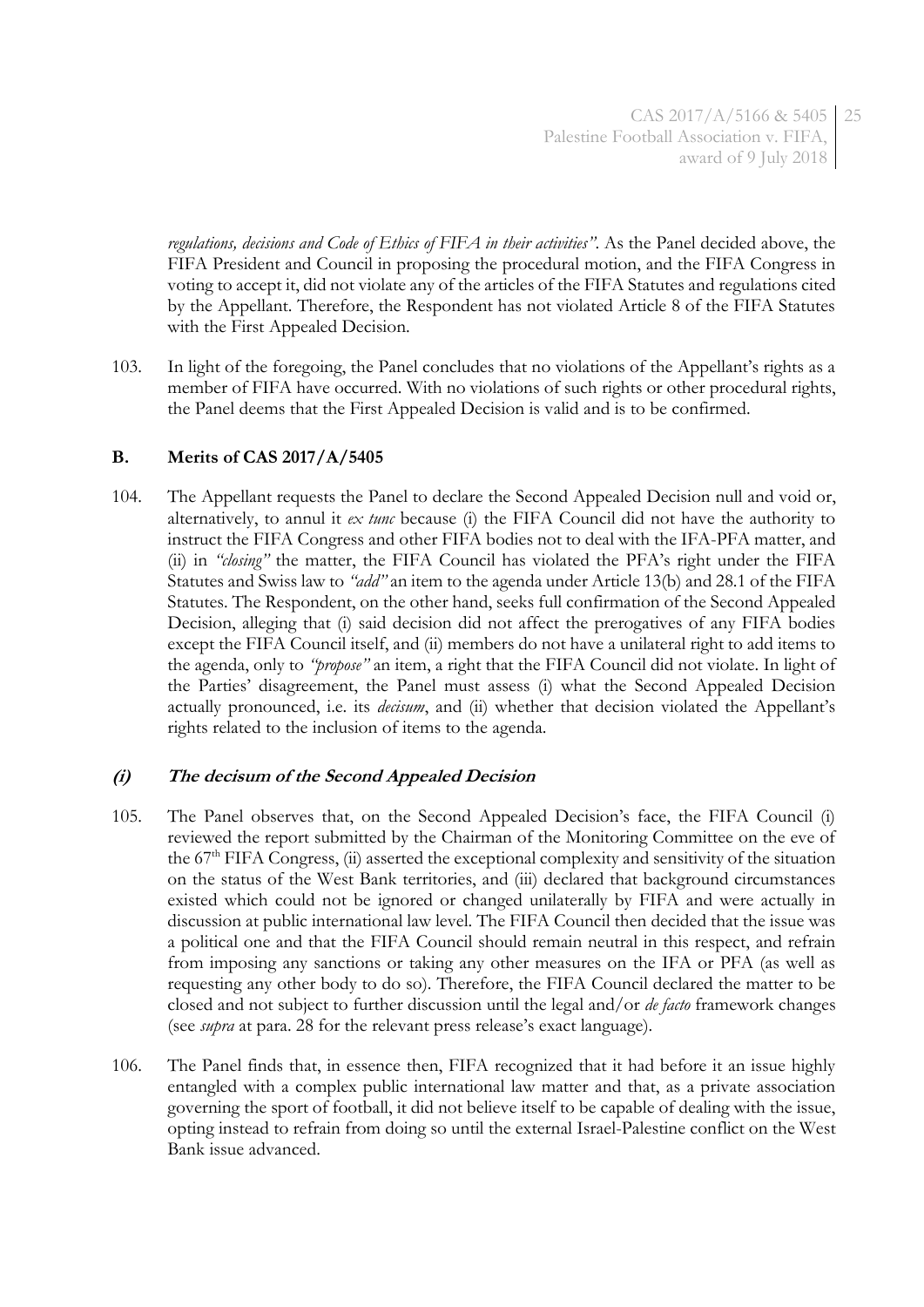- 107. The Parties disagree as to whether the Second Appealed Decision pronouncement not to act on the PFA's proposal extended to the FIFA Congress and other bodies of FIFA. Initially, according to the Appellant, it did extend to said FIFA bodies. The Appellant argued that it was not within the FIFA Council's scope of authority to instruct the FIFA Congress that a subject matter is closed and no longer subject to discussion, nor to restrict any other FIFA body from imposing sanctions or measures in relation to that matter. In the course of the hearing the Respondent stated that the Second Appealed Decision was confined to the FIFA Council only. That statement, which appeared to surprise the Appellant, was made in the course of formal legal proceedings. In the view of the Panel it commits the Respondent and may be relied upon by the Appellant in the future.
- <span id="page-25-0"></span>108. That said, the Panel finds that the Appellant appears to have misread the Second Appealed Decision. With that decision, the FIFA Council did not in any manner instruct the FIFA Congress or any other FIFA bodies in relation to the subject matter. The FIFA Council took the Second Appealed Decision for itself only and, as such, its decision only concerns the Council and does not limit the other FIFA bodies, such as the FIFA Congress or disciplinary bodies. In fact, a careful reading of the press release dated 27 October 2017 demonstrates that the FIFA Council would only refrain from *"requesting"* any other FIFA body to impose sanctions or take other measures on the IFA and PFA; it does not indicate that it prohibited or limited said FIFA bodies from doing so if they have the authority to do it under FIFA rules (see *supra* at para. [28\)](#page-7-0). The Panel finds that the PFA, thus, remains free to draw up proposals for inclusion in a future FIFA Congress pursuant to Article 13(b) of the FIFA Statutes, as FIFA confirmed in the present proceeding in its written and oral submissions: *"The FIFA Council's decision does not affect the prerogatives of the FIFA Congress under the FIFA Statutes and the PFA remains free to make proposals for inclusions of an item it wishes to submit to the Congress according to Article 13(b) of the FIFA Statutes"*.
- 109. The Panel is bound to add that, as FIFA clearly acknowledged during the hearing, even though the Second Appealed Decision only concerns the extent of the FIFA Council's actions, that body may, in the future, revisit the matter and decide to reverse itself and take another approach. In the view of the Panel that decision appears more in the nature of a policy statement than a decision that is intended to legally bind the Council for the future.
- 110. The Panel notes that this is not to say that the Second Appealed Decision is not an actual decision subject to appeal under Article R47 of the CAS Code. The Second Appealed Decision does qualify as an appealable decision, since declaring a matter closed (as far as the FIFA Council is concerned) constitutes an actual ruling which – being effective until reversed or modified by the Council itself – affects the legal situation of the PFA, i.e. it contains an *animus decidendi* or intent of the FIFA Council to decide on the matter (see e.g. CAS 2014/A/3744 at para. 47).

## **(ii) Validity of the Second Appealed Decision**

111. The Panel finds that, by deciding not to act, the FIFA Council exercised its discretion in a valid manner under the FIFA Statutes and Swiss law.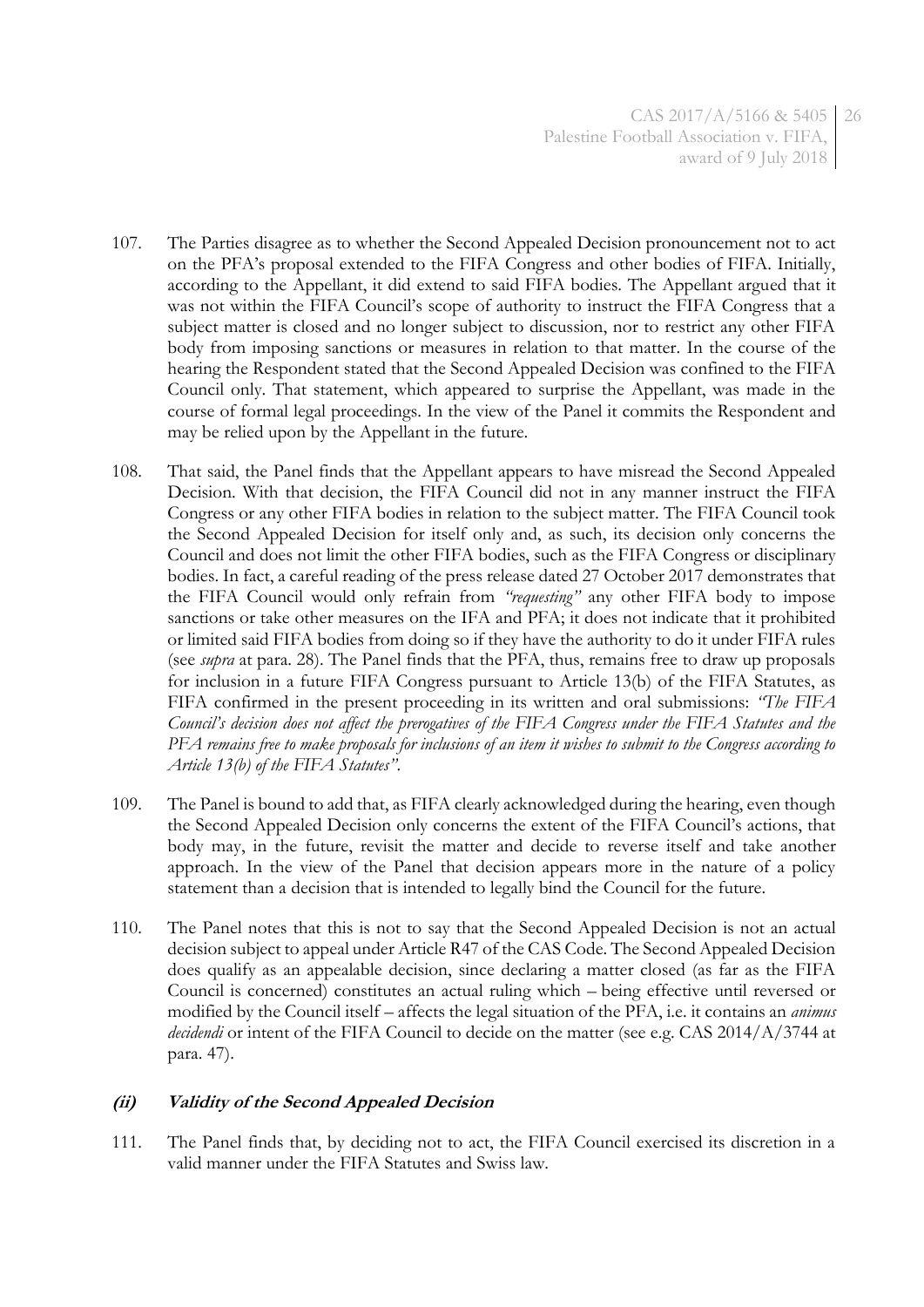- <span id="page-26-0"></span>112. The Panel finds that since the Second Appealed Decision does not affect the prerogatives of the FIFA Congress but only concerns the stance of the FIFA Council (see *supra* at para[. 108\)](#page-25-0), the Second Appealed Decision does not violate the PFA's statutory right under Article 13(b) and 28.1 of the FIFA Statutes to *"draw up proposals for inclusion in the agenda of the Congress"* (see para. [91,](#page-20-1) [92](#page-20-2) and [93\)](#page-21-0) for the full text of the provisions). Indeed, as FIFA confirmed at the hearing, the Appellant remains at liberty to do so, provided that they fall within the scope of authority of the FIFA Congress and are consistent with legal requirements. Therefore, the extensive and highly controversial debate over whether a FIFA member has the right to *"include"* an item on the FIFA Congress or just to *"propose"* such an item (see *supra* at paras. [50](#page-11-0)[0](#page-11-1)[\(ii\)](#page-12-0) and [52](#page-12-1)[\(b\)](#page-13-0)[\(ii\)](#page-13-1) for the Parties' position on that subject) becomes purely academic in nature and one that the present Panel need not resolve. For the same reason that the Second Appealed Decision does not affect the prerogatives of the FIFA Congress, the Panel does not find a violation of Swiss association law under Article 66 and 67 SCC, or freedom of speech.
- 113. The Panel also considers that since the Second Appealed Decision does not instruct the FIFA Congress or any other body to act in a certain manner, it has in turn not interfered with the independence of said FIFA bodies. As a result, the Panel does not find that there is a violation of Article 50 of the FIFA Statutes (*"Institutional independence: The independent committees as well as their individual members shall conduct their activities and perform their duties entirely independently but always in the interests of FIFA and in accordance with the Statutes and regulations of FIFA"*) or 36 of the FIFA Governance Regulations (*"Institutional independence*: *In accordance with art. 50 of the FIFA Statutes, the independent committees as well as their individual members shall conduct their activities and perform their duties entirely independently but always in the interests of FIFA and in accordance with the Statutes and regulations of FIFA"*), which both require that the independent committees of FIFA act entirely independent.
- 114. To conclude, the Panel holds that the Second Appealed Decision is valid and must be confirmed.